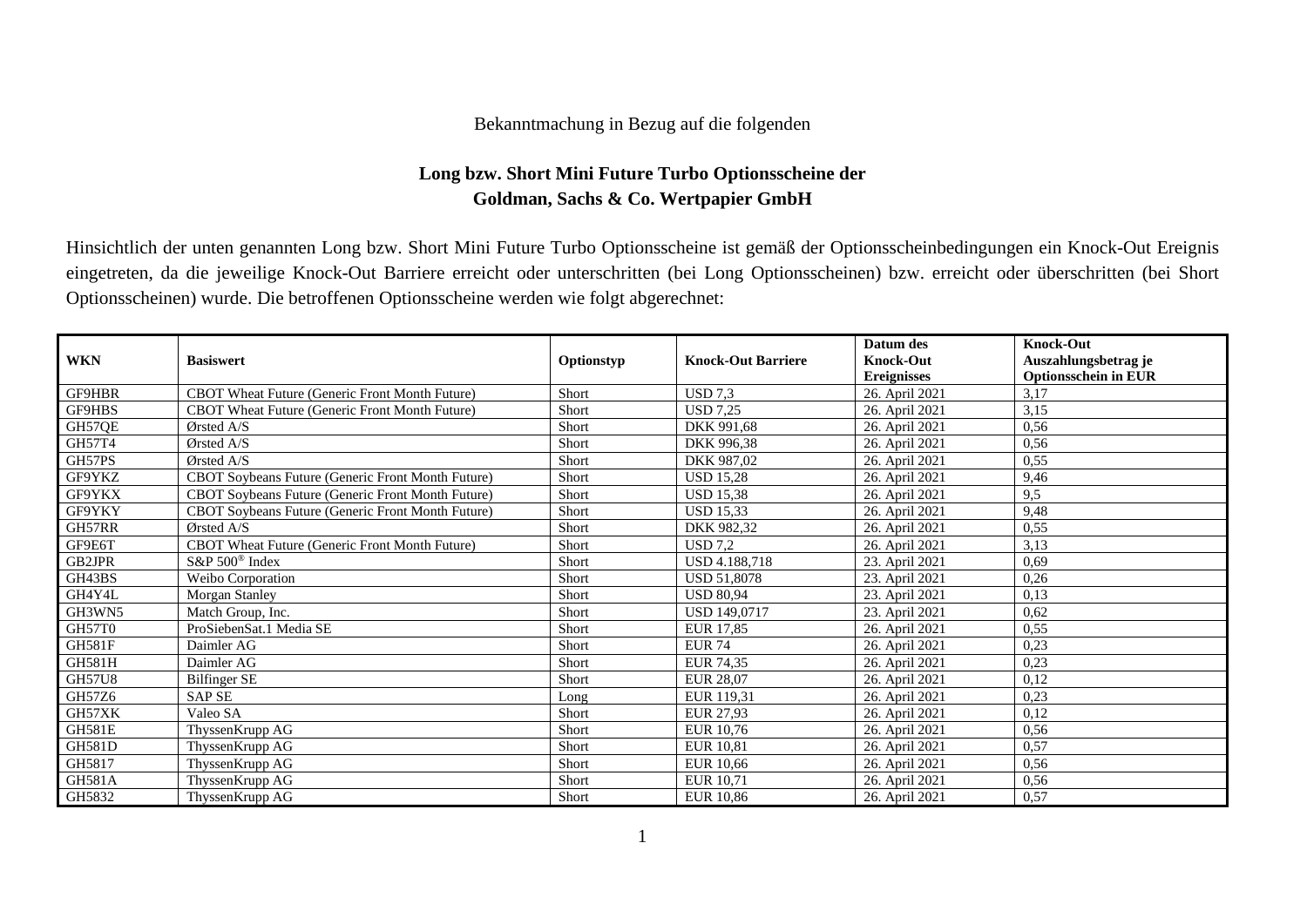|               |                                             |            |                           | Datum des          | <b>Knock-Out</b>            |
|---------------|---------------------------------------------|------------|---------------------------|--------------------|-----------------------------|
| <b>WKN</b>    | <b>Basiswert</b>                            | Optionstyp | <b>Knock-Out Barriere</b> | <b>Knock-Out</b>   | Auszahlungsbetrag je        |
|               |                                             |            |                           | <b>Ereignisses</b> | <b>Optionsschein in EUR</b> |
| GH57VQ        | Infineon Technologies AG                    | Short      | EUR 34,38                 | 26. April 2021     | 1,43                        |
| GH57VR        | Infineon Technologies AG                    | Short      | <b>EUR 34,54</b>          | 26. April 2021     | 1,44                        |
| GH57VP        | Infineon Technologies AG                    | Short      | EUR 34,05                 | 26. April 2021     | 1,42                        |
| GH57VV        | Infineon Technologies AG                    | Short      | EUR 34,22                 | 26. April 2021     | 1,42                        |
| GH57NQ        | 1 Feinunze Palladium, Feinheit mind. 0,9995 | Short      | <b>USD 2.903,4</b>        | 26. April 2021     | 1,26                        |
| <b>GH582N</b> | Shop Apotheke Europe NV                     | Short      | EUR 184,92                | 26. April 2021     | 1,39                        |
| <b>GH582P</b> | Shop Apotheke Europe NV                     | Short      | EUR 184,07                | 26. April 2021     | 1,39                        |
| <b>GH582R</b> | Shop Apotheke Europe NV                     | Short      | EUR 185,78                | 26. April 2021     | 1,4                         |
| <b>GH580K</b> | Nordex SE                                   | Short      | <b>EUR 26,06</b>          | 26. April 2021     | 1,37                        |
| GH4SQ9        | Nordex SE                                   | Short      | <b>EUR 25,96</b>          | 26. April 2021     | 1,32                        |
| GH57TB        | ProSiebenSat.1 Media SE                     | Short      | <b>EUR 17,95</b>          | 26. April 2021     | 0,56                        |
| GH4UZ9        | Freenet AG                                  | Short      | EUR 20,38                 | 26. April 2021     | 0,4                         |
| GH57UV        | Valeo SA                                    | Short      | EUR 28,23                 | 26. April 2021     | 0,12                        |
| GH57ZA        | <b>SAP SE</b>                               | Long       | EUR 118,7                 | 26. April 2021     | 0,23                        |
| GH2AL5        | TecDAX <sup>®</sup> (Performance Index)     | Short      | EUR 3.542,166             | 26. April 2021     | 0,65                        |
| GH4UX5        | Freenet AG                                  | Short      | <b>EUR 20,48</b>          | 26. April 2021     | 0,4                         |
| GH57U9        | <b>Bilfinger SE</b>                         | Short      | <b>EUR 28,3</b>           | 26. April 2021     | 0,12                        |
| GH4SNH        | Veolia Environment S.A.                     | Short      | <b>EUR 25,87</b>          | 26. April 2021     | 0,5                         |
| <b>GH581C</b> | ThyssenKrupp AG                             | Short      | EUR 10,91                 | 26. April 2021     | 0,57                        |
| GH57U4        | <b>Bilfinger SE</b>                         | Short      | <b>EUR 28,52</b>          | 26. April 2021     | 0,12                        |
| GH57TV        | <b>BP</b> Plc                               | Short      | GBP 2,95                  | 26. April 2021     | 0,07                        |
| <b>GH580H</b> | ThyssenKrupp AG                             | Short      | EUR 11,01                 | 26. April 2021     | 0,58                        |
| <b>GH581K</b> | ThyssenKrupp AG                             | Short      | <b>EUR 10,96</b>          | 26. April 2021     | 0,58                        |
| <b>GH433A</b> | ArcelorMittal S.A.                          | Short      | EUR 25,5755               | 26. April 2021     | 0,13                        |
| GH57TD        | Hugo Boss AG                                | Short      | <b>EUR 38,27</b>          | 26. April 2021     | 0,12                        |
| GH57R6        | Kering                                      | Short      | EUR 650,46                | 26. April 2021     | 0,2                         |
| GH57SB        | Lanxess AG                                  | Short      | EUR 62,44                 | 26. April 2021     | 0,19                        |
| GH57WA        | Shop Apotheke Europe NV                     | Long       | EUR 179,2                 | 26. April 2021     | 1,17                        |
| <b>GH57Z7</b> | <b>SAPSE</b>                                | Long       | EUR 118,09                | 26. April 2021     | 0,23                        |
| GH57NZ        | 1 Feinunze Palladium, Feinheit mind. 0,9995 | Short      | <b>USD 2.910,2</b>        | 26. April 2021     | 1,27                        |
| GH57U6        | <b>Bilfinger SE</b>                         | Short      | <b>EUR 28,75</b>          | 26. April 2021     | 0,12                        |
| GH4SPL        | Roche Holding AG                            | Long       | CHF 305,54                | 26. April 2021     | $\overline{0,8}$            |
| GH4VJ4        | EUR/CHF (WM-Fixing)                         | Short      | CHF 1,10684               | 26. April 2021     | 1,79                        |
| <b>GH57U7</b> | <b>Bilfinger SE</b>                         | Short      | <b>EUR 28,98</b>          | 26. April 2021     | 0,12                        |
| GH3TQM        | Morgan Stanley                              | Short      | <b>USD 82,1771</b>        | 26. April 2021     | 0,13                        |
| GH57PJ        | <b>BP</b> Plc                               | Short      | GBP 2,96                  | 26. April 2021     | 0,07                        |
| GH4YGK        | Plug Power Inc                              | Short      | <b>USD 28,6</b>           | 26. April 2021     | 2,61                        |
| GH4Y55        | Morgan Stanley                              | Short      | <b>USD 81,33</b>          | 26. April 2021     | 0,13                        |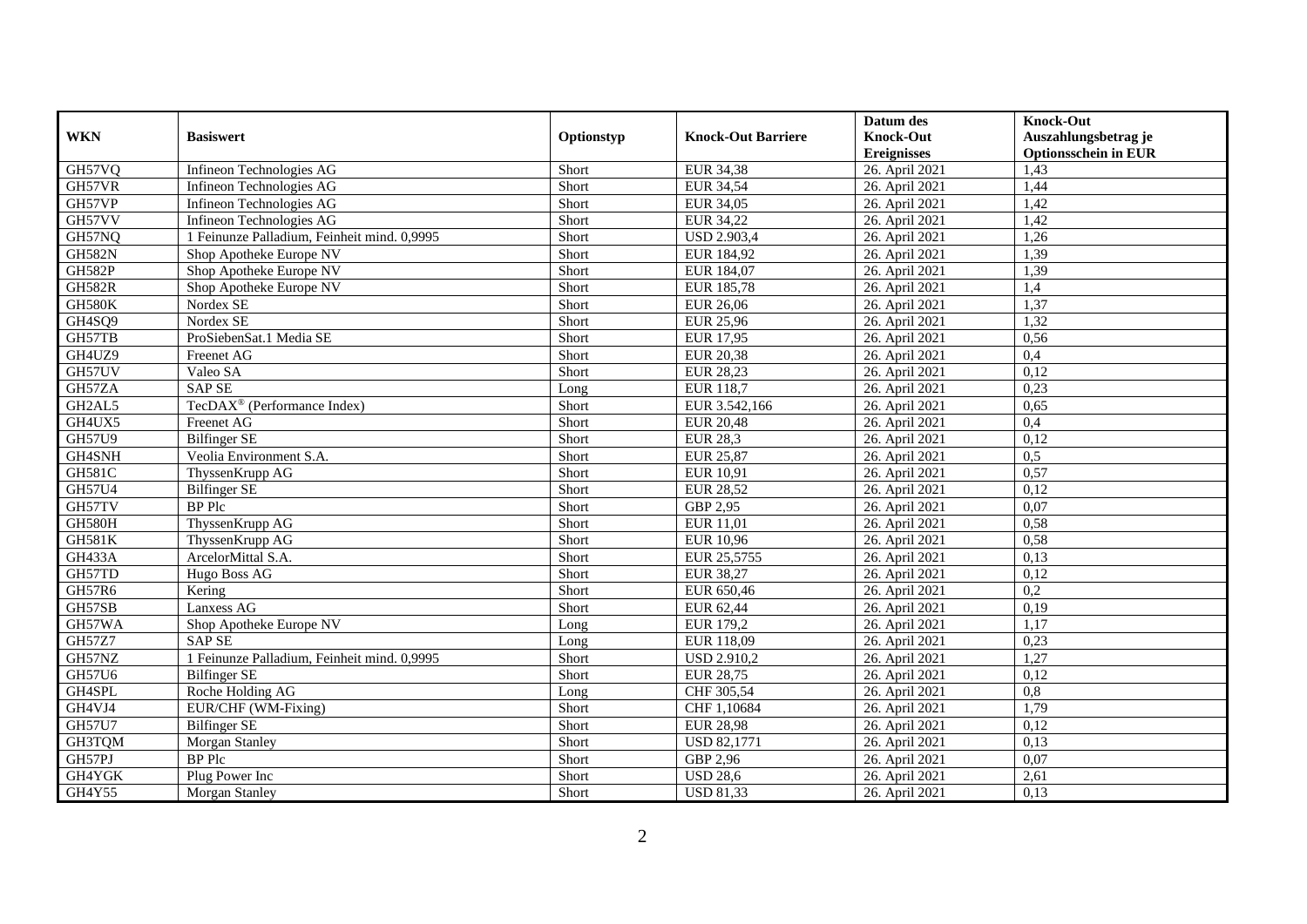|               |                                                       |            |                           | Datum des          | <b>Knock-Out</b>            |
|---------------|-------------------------------------------------------|------------|---------------------------|--------------------|-----------------------------|
| <b>WKN</b>    | <b>Basiswert</b>                                      | Optionstyp | <b>Knock-Out Barriere</b> | <b>Knock-Out</b>   | Auszahlungsbetrag je        |
|               |                                                       |            |                           | <b>Ereignisses</b> | <b>Optionsschein in EUR</b> |
| GF9YKW        | CBOT Soybeans Future (Generic Front Month Future)     | Short      | <b>USD 15,43</b>          | 26. April 2021     | 9,53                        |
| GH3WM0        | Match Group, Inc.                                     | Short      | <b>USD 150,1248</b>       | 26. April 2021     | 0,62                        |
| GH57VW        | Infineon Technologies AG                              | Short      | <b>EUR 34,7</b>           | 26. April 2021     | 1,45                        |
| GH4SJP        | Kion Group AG                                         | Short      | <b>EUR 86,94</b>          | 26. April 2021     | 0,35                        |
| <b>GH580D</b> | ThyssenKrupp AG                                       | Short      | EUR 11,11                 | 26. April 2021     | 0,59                        |
| GH4SV2        | NIO Inc                                               | Short      | <b>USD 41,37</b>          | 26. April 2021     | 4,59                        |
| GF9HBO        | <b>CBOT</b> Wheat Future (Generic Front Month Future) | Short      | <b>USD 7.35</b>           | 26. April 2021     | 3,18                        |
| <b>GH581G</b> | ThyssenKrupp AG                                       | Short      | EUR 11,06                 | 26. April 2021     | 0,58                        |
| GH57Y6        | Twitter, Inc.                                         | Short      | <b>USD 66,14</b>          | 26. April 2021     | 0,29                        |
| GH57PG        | Taiwan Semiconductor Manufacturing Company Ltd.       | Short      | <b>USD 121,2</b>          | 26. April 2021     | 0,36                        |
| GH4FLB        | Microsoft Corporation                                 | Short      | <b>USD 261,96</b>         | 26. April 2021     | 0,4                         |
| GH57YJ        | BioNTech SE - ADR                                     | Long       | <b>USD 169,75</b>         | 26. April 2021     | 0,6                         |
| GH57Y9        | Twitter, Inc.                                         | Short      | <b>USD 66,94</b>          | 26. April 2021     | 0,29                        |
| GH57ZJ        | BioNTech SE - ADR                                     | Long       | <b>USD 170.65</b>         | 26. April 2021     | 0.61                        |
| GF9YLF        | CBOT Wheat Future (Generic Front Month Future)        | Short      | <b>USD 7.4</b>            | 26. April 2021     | 3,24                        |
| GH57YA        | Twitter, Inc.                                         | Short      | <b>USD 66,54</b>          | 26. April 2021     | 0,29                        |
| GH57YS        | BioNTech SE - ADR                                     | Long       | <b>USD 164,34</b>         | 26. April 2021     | 0,41                        |
| GH4UZ6        | Ford Motor Company                                    | Short      | <b>USD 12,41</b>          | 26. April 2021     | 0,31                        |
| GH57YT        | BioNTech SE - ADR                                     | Long       | <b>USD 162,54</b>         | 26. April 2021     | 0,58                        |
| GH57SQ        | Expedia Group, Inc.                                   | Short      | <b>USD 181,26</b>         | 26. April 2021     | 0,46                        |
| GF9YLE        | CBOT Wheat Future (Generic Front Month Future)        | Short      | <b>USD 7,45</b>           | 26. April 2021     | 3,26                        |
| GH57ZY        | The Boeing Company                                    | Short      | <b>USD 242,64</b>         | 26. April 2021     | 0,06                        |
| GH4JQF        | The Procter & Gamble Company                          | Long       | <b>USD 133,1103</b>       | 26. April 2021     | 0,21                        |
| GH57YU        | <b>BioNTech SE - ADR</b>                              | Long       | <b>USD 167,05</b>         | 26. April 2021     | 0,59                        |
| GH4UXU        | Ford Motor Company                                    | Short      | <b>USD 12,26</b>          | 26. April 2021     | 0,31                        |
| GH57RY        | JPMorgan Chase & Co.                                  | Short      | <b>USD 149,46</b>         | 26. April 2021     | 0,25                        |
| GH57Y4        | Twitter, Inc.                                         | Short      | <b>USD 65,74</b>          | 26. April 2021     | 0,29                        |
| GH57SM        | Expedia Group, Inc.                                   | Short      | <b>USD 178,9</b>          | 26. April 2021     | 0,46                        |
| GH57YY        | BioNTech SE - ADR                                     | Long       | <b>USD 161,64</b>         | 26. April 2021     | 0,58                        |
| GH57ZW        | The Boeing Company                                    | Short      | <b>USD 241,49</b>         | 26. April 2021     | 0,06                        |
| GH57QD        | JPMorgan Chase & Co.                                  | Short      | <b>USD 150,19</b>         | 26. April 2021     | 0,25                        |
| GH57SP        | Expedia Group, Inc.                                   | Short      | <b>USD 180,08</b>         | 26. April 2021     | 0,46                        |
| GH57ZF        | BioNTech SE - ADR                                     | Long       | <b>USD 163,45</b>         | 26. April 2021     | 0,58                        |
| <b>GH580U</b> | Netflix, Inc.                                         | Short      | <b>USD 506,68</b>         | 26. April 2021     | 0,17                        |
| GH4UYE        | Ford Motor Company                                    | Short      | <b>USD 12,34</b>          | 26. April 2021     | 0,31                        |
| GH57RL        | JPMorgan Chase & Co.                                  | Short      | <b>USD 151,65</b>         | 26. April 2021     | 0,26                        |
| GH57YN        | BioNTech SE - ADR                                     | Long       | <b>USD 168,85</b>         | 26. April 2021     | 0,6                         |
| GH57SJ        | Sea Ltd                                               | Short      | <b>USD 252,3</b>          | 26. April 2021     | 0,76                        |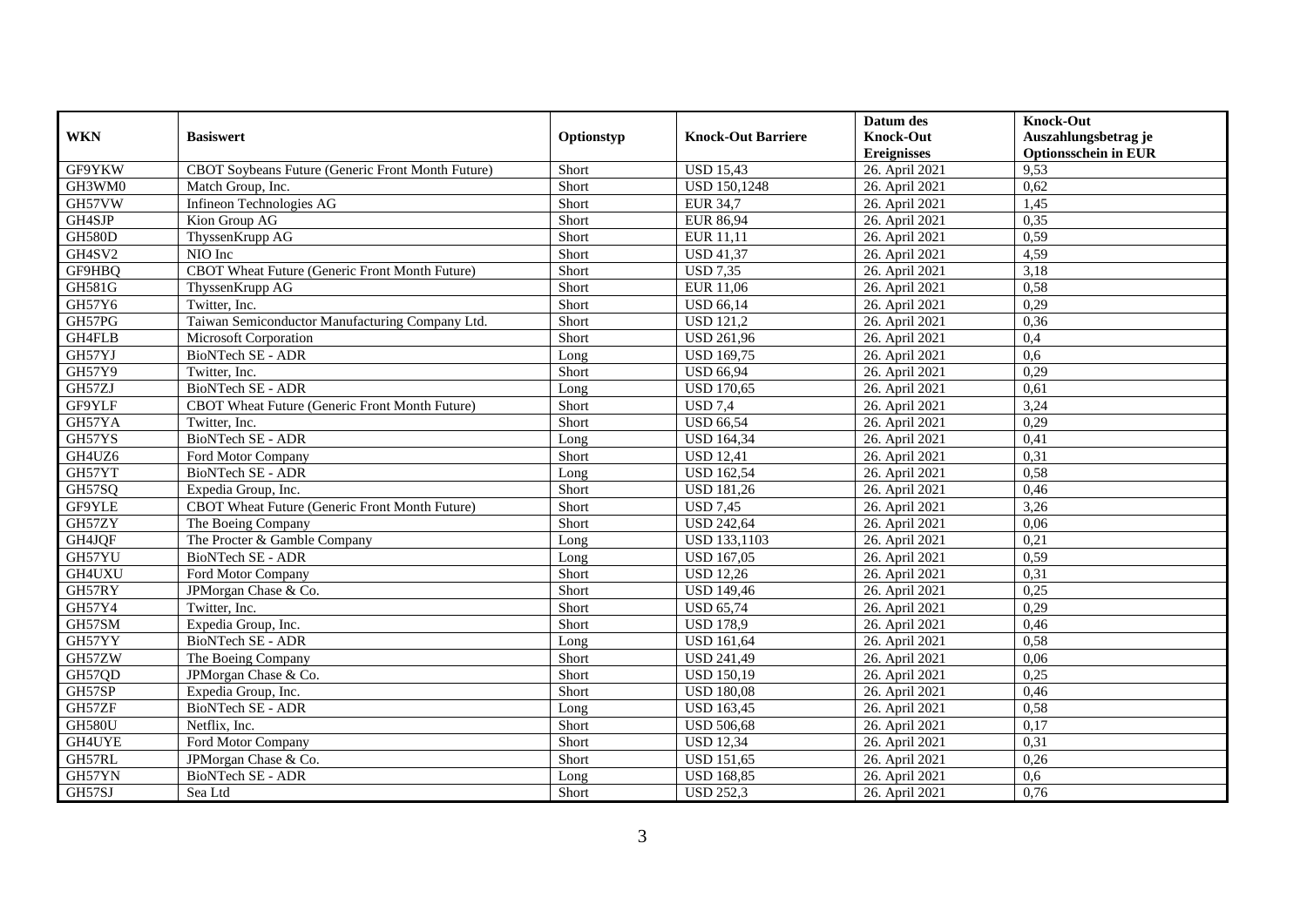|               |                                                    |            |                           | Datum des          | <b>Knock-Out</b>            |
|---------------|----------------------------------------------------|------------|---------------------------|--------------------|-----------------------------|
| <b>WKN</b>    | <b>Basiswert</b>                                   | Optionstyp | <b>Knock-Out Barriere</b> | <b>Knock-Out</b>   | Auszahlungsbetrag je        |
|               |                                                    |            |                           | <b>Ereignisses</b> | <b>Optionsschein in EUR</b> |
| GH57YP        | BioNTech SE - ADR                                  | Long       | <b>USD 166,15</b>         | 26. April 2021     | 0,59                        |
| GH57ZV        | The Boeing Company                                 | Short      | <b>USD 240,34</b>         | 26. April 2021     | 0,06                        |
| GH57YQ        | BioNTech SE - ADR                                  | Long       | <b>USD 167,95</b>         | 26. April 2021     | 0,6                         |
| GH57SK        | Sea Ltd                                            | Short      | <b>USD 253,49</b>         | 26. April 2021     | 0,76                        |
| GH57YR        | <b>BioNTech SE - ADR</b>                           | Long       | <b>USD 165,24</b>         | 26. April 2021     | 0,59                        |
| GH57T2        | JPMorgan Chase & Co.                               | Short      | <b>USD 150,92</b>         | 26. April 2021     | 0,25                        |
| GH57SZ        | Sea Ltd                                            | Short      | <b>USD 248,74</b>         | 26. April 2021     | 0,75                        |
| <b>GH57R8</b> | <b>International Business Machines Corporation</b> | Short      | <b>USD 142,55</b>         | 26. April 2021     | 0,24                        |
| GH57ZS        | The Boeing Company                                 | Short      | <b>USD 239,18</b>         | 26. April 2021     | 0,06                        |
| GH57RK        | SolarEdge Technologies, Inc.                       | Short      | <b>USD 281,04</b>         | 26. April 2021     | 0,84                        |
| GH57SL        | Sea Ltd                                            | Short      | <b>USD 257,06</b>         | 26. April 2021     | 0,77                        |
| GH4Y75        | The Charles Schwab Corporation                     | Short      | <b>USD 67,25</b>          | 26. April 2021     | 0,17                        |
| GH57TE        | Sea Ltd                                            | Short      | <b>USD 249,93</b>         | 26. April 2021     | 0,75                        |
| GH57TF        | Sea Ltd                                            | Short      | <b>USD 251,11</b>         | 26. April 2021     | 0,75                        |
| GH57RX        | General Electric Company                           | Short      | <b>USD 13,79</b>          | 26. April 2021     | 0,48                        |
| GH57SN        | Sea Ltd                                            | Short      | <b>USD 254,68</b>         | 26. April 2021     | 0,76                        |
| GH57Y0        | PayPal Holdings, Inc.                              | Short      | <b>USD 268,3</b>          | 26. April 2021     | 0,69                        |
| GH4Y7A        | The Charles Schwab Corporation                     | Short      | $\overline{$ USD 67,85    | 26. April 2021     | 0,17                        |
| GH57PQ        | <b>General Electric Company</b>                    | Short      | <b>USD 13,86</b>          | 26. April 2021     | 0,48                        |
| GH57XZ        | PayPal Holdings, Inc.                              | Short      | <b>USD 267,01</b>         | 26. April 2021     | 0,68                        |
| <b>GH57R2</b> | General Electric Company                           | Short      | <b>USD 13,73</b>          | 26. April 2021     | 0,47                        |
| GH57PW        | SolarEdge Technologies, Inc.                       | Short      | <b>USD 278,06</b>         | 26. April 2021     | 0,83                        |
| GH57ZE        | PayPal Holdings, Inc.                              | Short      | USD 269,59                | 26. April 2021     | 0,69                        |
| GH5834        | Uber Technologies, Inc.                            | Short      | <b>USD 56,33</b>          | 26. April 2021     | 0,3                         |
| GH57T1        | Sea Ltd                                            | Short      | <b>USD 247,55</b>         | 26. April 2021     | 0,74                        |
| GH57SS        | United Parcel Service, Inc.                        | Short      | <b>USD 178,59</b>         | 26. April 2021     | 0,3                         |
| GH57QN        | General Electric Company                           | Short      | <b>USD 13,66</b>          | 26. April 2021     | 0,47                        |
| GH5822        | Uber Technologies, Inc.                            | Short      | <b>USD 57,46</b>          | 26. April 2021     | 0,3                         |
| GH57SU        | United Parcel Service, Inc.                        | Short      | <b>USD 179,47</b>         | 26. April 2021     | 0,3                         |
| GH5823        | Uber Technologies, Inc.                            | Short      | <b>USD 56.9</b>           | 26. April 2021     | 0,3                         |
| GH5824        | Uber Technologies, Inc.                            | Short      | <b>USD 57,75</b>          | 26. April 2021     | 0,3                         |
| GH5825        | Uber Technologies, Inc.                            | Short      | <b>USD 58,03</b>          | 26. April 2021     | 0,31                        |
| GH5820        | Uber Technologies, Inc.                            | Short      | <b>USD 56,61</b>          | 26. April 2021     | 0,3                         |
| GH5821        | Uber Technologies, Inc.                            | Short      | <b>USD 57,18</b>          | 26. April 2021     | 0,3                         |
| GH57PL        | <b>International Business Machines Corporation</b> | Short      | <b>USD 143,25</b>         | 26. April 2021     | 0,24                        |
| GH3GF8        | MasterCard Incorporated                            | Short      | USD 391,0084              | 26. April 2021     | 0,94                        |
| GH4JPE        | The Procter & Gamble Company                       | Long       | <b>USD 132,4158</b>       | 26. April 2021     | 0,21                        |
| GH4UYA        | Applied Materials, Inc.                            | Short      | <b>USD 136,43</b>         | 26. April 2021     | 0,46                        |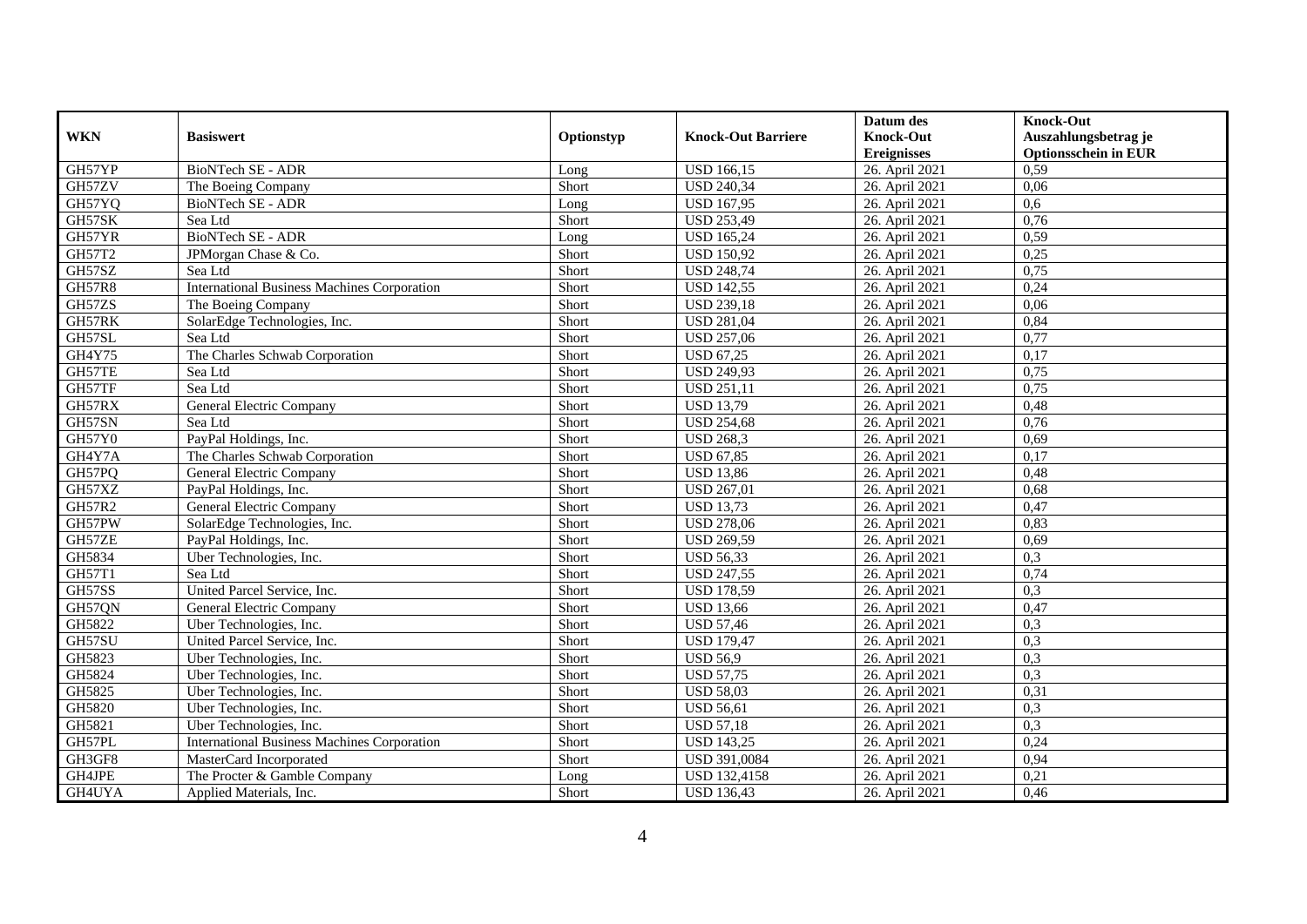|               |                                             |            |                           | Datum des          | <b>Knock-Out</b>            |
|---------------|---------------------------------------------|------------|---------------------------|--------------------|-----------------------------|
| <b>WKN</b>    | <b>Basiswert</b>                            | Optionstyp | <b>Knock-Out Barriere</b> | <b>Knock-Out</b>   | Auszahlungsbetrag je        |
|               |                                             |            |                           | <b>Ereignisses</b> | <b>Optionsschein in EUR</b> |
| GH57SD        | Lanxess AG                                  | Short      | EUR 62,76                 | 26. April 2021     | 0,19                        |
| GH51BF        | 1 Feinunze Palladium, Feinheit mind. 0,9995 | Short      | <b>USD 2.933,2</b>        | 26. April 2021     | 1,26                        |
| GH31QM        | Aurubis AG                                  | Short      | EUR 74,4326               | 26. April 2021     | 0,21                        |
| GH4Y6X        | The Charles Schwab Corporation              | Short      | <b>USD 68,45</b>          | 26. April 2021     | 0,17                        |
| GH4UWZ        | Applied Materials, Inc.                     | Short      | <b>USD 137,97</b>         | 26. April 2021     | 0,47                        |
| GH5813        | The Boeing Company                          | Short      | <b>USD 243,8</b>          | 26. April 2021     | 0,06                        |
| GH4UZA        | Applied Materials, Inc.                     | Short      | <b>USD 137.2</b>          | 26. April 2021     | 0,47                        |
| GH31FB        | Advanced Micro Devices, Inc.                | Short      | <b>USD 84,5388</b>        | 26. April 2021     | 0,43                        |
| GH31W5        | Advanced Micro Devices, Inc.                | Short      | <b>USD 84,5388</b>        | 26. April 2021     | 0,43                        |
| <b>GH1ZKG</b> | Electronic Arts Inc.                        | Short      | <b>USD 144,8717</b>       | 26. April 2021     | 0,35                        |
| GH57PP        | JPMorgan Chase & Co.                        | Short      | <b>USD 152,38</b>         | 26. April 2021     | 0,26                        |
| GH57UA        | Bilfinger SE                                | Short      | EUR 29,21                 | 26. April 2021     | 0,12                        |
| GH5835        | Uber Technologies, Inc.                     | Short      | <b>USD 58,33</b>          | 26. April 2021     | 0,31                        |
| GH3GEY        | MasterCard Incorporated                     | Short      | USD 392,8576              | 26. April 2021     | 0,95                        |
| GH57VY        | Infineon Technologies AG                    | Short      | <b>EUR 34,87</b>          | 26. April 2021     | 1,45                        |
| <b>GH582D</b> | Atlassian Corporation Plc - Class A         | Short      | <b>USD 232,84</b>         | 26. April 2021     | 0,7                         |
| GH581Q        | Daimler AG                                  | Short      | EUR 74,71                 | 26. April 2021     | 0,23                        |
| <b>GH582F</b> | Atlassian Corporation Plc - Class A         | Short      | <b>USD 233.95</b>         | 26. April 2021     | 0,7                         |
| GH4C23        | Union Pacific Corporation                   | Short      | <b>USD 226,36</b>         | 26. April 2021     | 0,35                        |
| GH3WM3        | Match Group, Inc.                           | Short      | <b>USD 151,1684</b>       | 26. April 2021     | 0,63                        |
| GH4FL6        | Alphabet Inc. - Class C                     | Short      | USD 2.335,04              | 26. April 2021     | 0,56                        |
| GH4JPK        | The Procter & Gamble Company                | Long       | <b>USD 131,7111</b>       | 26. April 2021     | 0,21                        |
| GH2FX1        | American Express Company                    | Short      | <b>USD 150,6126</b>       | 26. April 2021     | 0,23                        |
| <b>GH582M</b> | Atlassian Corporation Plc - Class A         | Short      | <b>USD 235,07</b>         | 26. April 2021     | 0,71                        |
| GH57Q7        | SolarEdge Technologies, Inc.                | Short      | <b>USD 286,99</b>         | 26. April 2021     | 0,86                        |
| <b>GH582X</b> | Amazon.com, Inc.                            | Short      | USD 3.388,64              | 26. April 2021     | 0,87                        |
| <b>GH582A</b> | Amazon.com. Inc.                            | Short      | USD 3.372,35              | 26. April 2021     | 0,86                        |
| <b>GH582C</b> | Amazon.com, Inc.                            | Short      | <b>USD 3.404.94</b>       | 26. April 2021     | 0,87                        |
| GH4YGD        | Plug Power Inc                              | Short      | <b>USD 29,42</b>          | 26. April 2021     | 2,68                        |
| <b>GH57Y7</b> | PayPal Holdings, Inc.                       | Short      | <b>USD 270,88</b>         | 26. April 2021     | 0,69                        |
| GH3SAT        | NIO Inc                                     | Short      | <b>USD 43,0551</b>        | 26. April 2021     | 4,71                        |
| <b>GH582B</b> | Amazon.com, Inc.                            | Short      | <b>USD 3.421,18</b>       | 26. April 2021     | 0,87                        |
| GH57VB        | Square Inc                                  | Short      | <b>USD 252,92</b>         | 26. April 2021     | 1,1                         |
| GH57VF        | Square Inc                                  | Short      | $\overline{USD}$ 254,12   | 26. April 2021     | 1,11                        |
| <b>GH582J</b> | Atlassian Corporation Plc - Class A         | Short      | <b>USD 236,19</b>         | 26. April 2021     | 0,71                        |
| <b>GH580X</b> | Netflix, Inc.                               | Short      | <b>USD 509,11</b>         | 26. April 2021     | 0,18                        |
| GH57VK        | Square Inc                                  | Short      | <b>USD 255,31</b>         | 26. April 2021     | 1,11                        |
| GH57VD        | Square Inc                                  | Short      | <b>USD 256,5</b>          | 26. April 2021     | 1,12                        |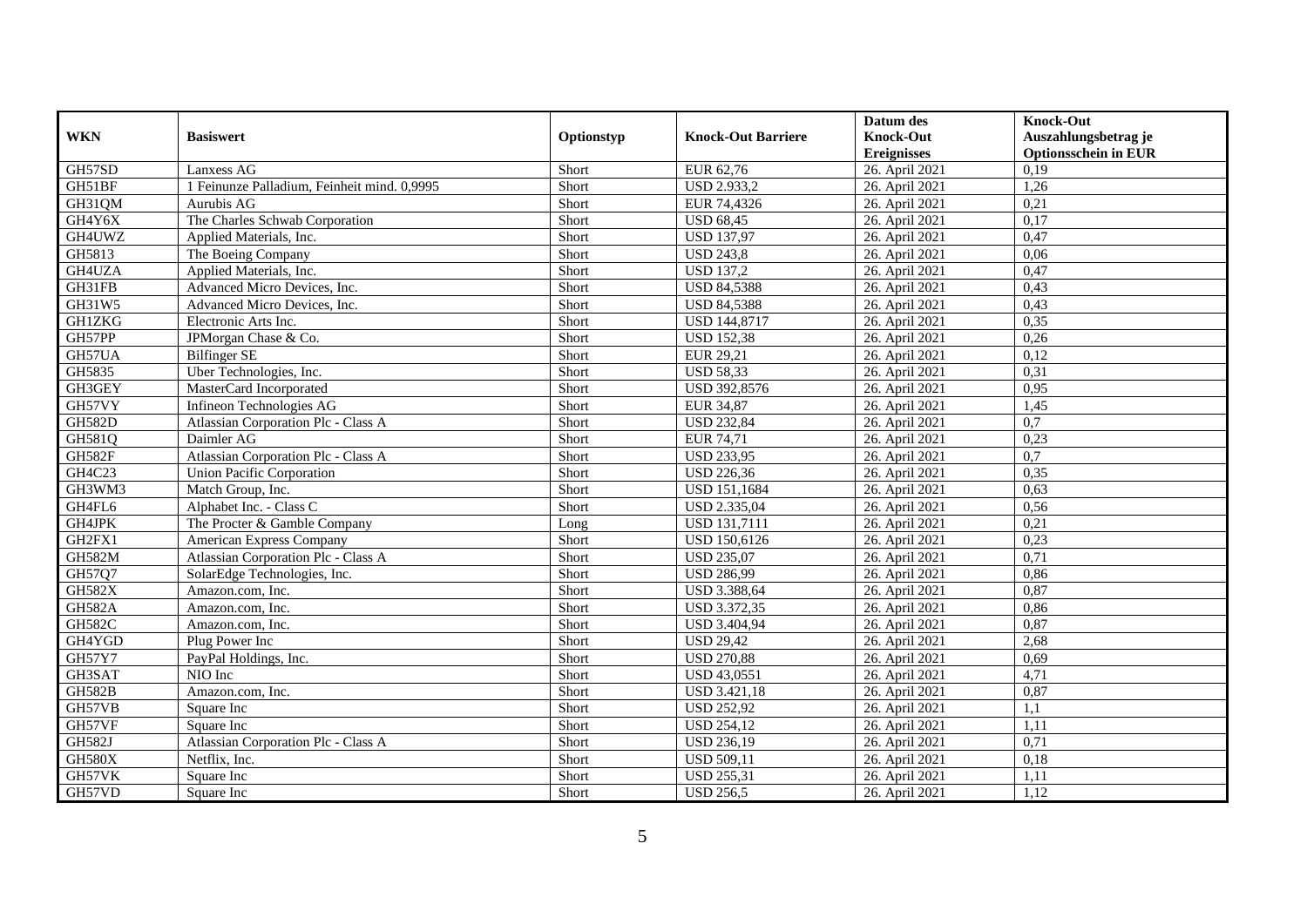|               |                                                |            |                           | Datum des          | <b>Knock-Out</b>            |
|---------------|------------------------------------------------|------------|---------------------------|--------------------|-----------------------------|
| <b>WKN</b>    | <b>Basiswert</b>                               | Optionstyp | <b>Knock-Out Barriere</b> | <b>Knock-Out</b>   | Auszahlungsbetrag je        |
|               |                                                |            |                           | <b>Ereignisses</b> | <b>Optionsschein in EUR</b> |
| GH59CH        | 1 Feinunze Palladium, Feinheit mind. 0,9995    | Short      | <b>USD 2.878,6</b>        | 27. April 2021     | 1,25                        |
| <b>GH421N</b> | 1 Feinunze Platin, Feinheit mind. 0,9995       | Short      | <b>USD 1.256,7</b>        | 27. April 2021     | 0,53                        |
| GH59CL        | 1 Feinunze Palladium, Feinheit mind. 0,9995    | Short      | <b>USD 2.932,9</b>        | 27. April 2021     | 1,28                        |
| GH59CA        | 1 Feinunze Palladium, Feinheit mind. 0,9995    | Short      | <b>USD 2.926,2</b>        | 27. April 2021     | 1,27                        |
| GH59D0        | 1 Feinunze Palladium, Feinheit mind. 0,9995    | Short      | <b>USD 2.885,4</b>        | 27. April 2021     | 1,26                        |
| GH59CS        | 1 Feinunze Palladium, Feinheit mind. 0,9995    | Short      | USD 2.919,3               | 27. April 2021     | 1,27                        |
| GH4C2H        | SolarEdge Technologies, Inc.                   | Short      | <b>USD 288,75</b>         | 26. April 2021     | 0,82                        |
| GH59T4        | Airbus SE                                      | Short      | EUR 100,72                | 27. April 2021     | 0,21                        |
| GH59LZ        | Intesa Sanpaolo S.p.A.                         | Short      | <b>EUR 2,23</b>           | 27. April 2021     | 0,04                        |
| GH57RP        | Sartorius AG                                   | Short      | EUR 463,24                | 27. April 2021     | 1,43                        |
| GH59SY        | Airbus SE                                      | Short      | EUR 98,79                 | 27. April 2021     | 0,2                         |
| GH4FA8        | Schneider Electric SE                          | Short      | EUR 139,21                | 27. April 2021     | 0,25                        |
| GH59SZ        | Airbus SE                                      | Short      | EUR 100,24                | 27. April 2021     | 0,2                         |
| GH59M6        | Intesa Sanpaolo S.p.A.                         | Short      | EUR 2,26                  | 27. April 2021     | 0,04                        |
| GH59U0        | Airbus SE                                      | Short      | EUR 99,75                 | 27. April 2021     | 0,2                         |
| GH59T0        | Airbus SE                                      | Short      | EUR 99,27                 | 27. April 2021     | 0,2                         |
| GH57RS        | <b>BP</b> Plc                                  | Short      | GBP 3,01                  | 27. April 2021     | 0,07                        |
| GH57QX        | <b>BP</b> Plc                                  | Short      | $\overline{GBP}$ 2,98     | 27. April 2021     | 0.07                        |
| GH57VH        | Ubisoft Entertainment S.A.                     | Short      | EUR 65,31                 | 27. April 2021     | 0,42                        |
| GH59RB        | <b>BP</b> Plc                                  | Short      | GBP 3,05                  | 27. April 2021     | 0,08                        |
| GH59RG        | <b>BP</b> Plc                                  | Short      | GBP 3,07                  | 27. April 2021     | 0,07                        |
| <b>GH59S5</b> | L'Oréal S.A.                                   | Long       | EUR 345,54                | 27. April 2021     | 0,68                        |
| GH57QB        | <b>BP</b> Plc                                  | Short      | GBP 3,04                  | 27. April 2021     | 0,07                        |
| GH57UD        | <b>Bilfinger SE</b>                            | Short      | <b>EUR 29,66</b>          | 27. April 2021     | 0,12                        |
| <b>GH580L</b> | Nordex SE                                      | Short      | EUR 26,18                 | 27. April 2021     | 1,38                        |
| GH57QH        | <b>BP</b> Plc                                  | Short      | GBP 3,02                  | 27. April 2021     | 0,07                        |
| GH57SH        | Lanxess AG                                     | Short      | EUR 63,08                 | 27. April 2021     | 0,19                        |
| GH59XV        | LINDE PLC                                      | Long       | EUR 239,84                | 27. April 2021     | 0,47                        |
| GH57QU        | <b>BP</b> Plc                                  | Short      | GBP 2,99                  | 27. April 2021     | 0,07                        |
| <b>GH59S9</b> | L'Oréal S.A.                                   | Long       | EUR 340,23                | 27. April 2021     | 0,67                        |
| GH59SA        | L'Oréal S.A.                                   | Long       | <b>EUR 342</b>            | 27. April 2021     | 0,67                        |
| GH4JJ7        | adidas AG                                      | Long       | EUR 261,9                 | 27. April 2021     | 0,48                        |
| GH4SJN        | Kion Group AG                                  | Short      | EUR 87,64                 | 27. April 2021     | 0,35                        |
| GH59SC        | L'Oréal S.A.                                   | Long       | EUR 338,46                | 27. April 2021     | 0,66                        |
| GH4JJ8        | adidas AG                                      | Long       | EUR 263,29                | 27. April 2021     | 0,48                        |
| GH59S7        | L'Oréal S.A.                                   | Long       | EUR 343,77                | 27. April 2021     | 0,67                        |
| GF49ZZ        | CBOT Wheat Future (Generic Front Month Future) | Short      | <b>USD 7,51</b>           | 27. April 2021     | 3,27                        |
| GH3TXC        | TeamViewer AG                                  | Short      | EUR 40,0797               | 27. April 2021     | 0,14                        |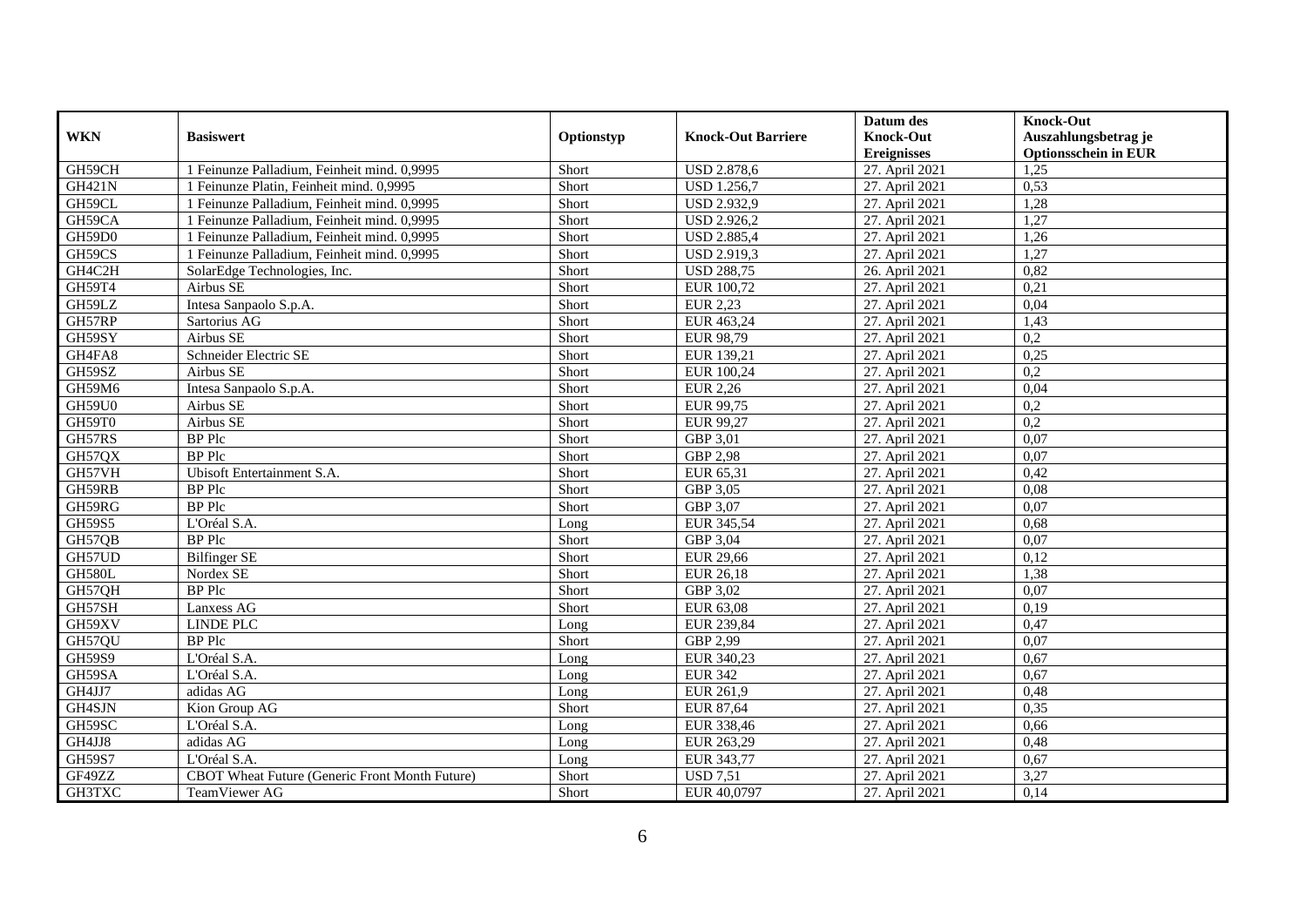|               |                                                   |            |                           | Datum des          | <b>Knock-Out</b>            |
|---------------|---------------------------------------------------|------------|---------------------------|--------------------|-----------------------------|
| <b>WKN</b>    | <b>Basiswert</b>                                  | Optionstyp | <b>Knock-Out Barriere</b> | <b>Knock-Out</b>   | Auszahlungsbetrag je        |
|               |                                                   |            |                           | <b>Ereignisses</b> | <b>Optionsschein in EUR</b> |
| GH4SPR        | TeamViewer AG                                     | Short      | EUR 40,59                 | 27. April 2021     | 0,21                        |
| GF8VAM        | Fresenius SE & Co KGaA                            | Short      | EUR 40,1185               | 27. April 2021     | 0,11                        |
| GH2AL4        | TecDAX <sup>®</sup> (Performance Index)           | Short      | EUR 3.545,426             | 27. April 2021     | 0,65                        |
| GH4SRP        | TeamViewer AG                                     | Short      | <b>EUR 40,4</b>           | 27. April 2021     | 0,21                        |
| GH2ANB        | TecDAX <sup>®</sup> (Performance Index)           | Short      | EUR 3.548,765             | 27. April 2021     | 0,65                        |
| GH3TXE        | TeamViewer AG                                     | Short      | EUR 40,8121               | 27. April 2021     | 0,14                        |
| GH3TXF        | TeamViewer AG                                     | Short      | EUR 40,4459               | 27. April 2021     | 0,14                        |
| GH57RC        | Sartorius AG                                      | Short      | EUR 467,72                | 27. April 2021     | 1,44                        |
| GH4SPT        | TeamViewer AG                                     | Short      | EUR 40,77                 | 27. April 2021     | 0,21                        |
| GF4GGQ        | CBOT Soybeans Future (Generic Front Month Future) | Short      | <b>USD 15,52</b>          | 27. April 2021     | 9,52                        |
| GH57PU        | Sartorius AG                                      | Short      | EUR 469,95                | 27. April 2021     | 1,45                        |
| GH4UXB        | Drägerwerk AG                                     | Short      | EUR 77,34                 | 27. April 2021     | 0,36                        |
| GH1ZJ1        | Evotec AG                                         | Short      | EUR 34,6924               | 27. April 2021     | 0,17                        |
| GH57Q5        | Sartorius AG                                      | Short      | EUR 465,48                | 27. April 2021     | 1,43                        |
| GF9YKV        | CBOT Soybeans Future (Generic Front Month Future) | Short      | <b>USD 15,48</b>          | 27. April 2021     | 9,54                        |
| GH59C4        | 1 Feinunze Palladium, Feinheit mind. 0,9995       | Short      | <b>USD 2.953,4</b>        | 27. April 2021     | 1,29                        |
| <b>GH59C7</b> | 1 Feinunze Palladium, Feinheit mind. 0,9995       | Short      | <b>USD 2.960,1</b>        | 27. April 2021     | 1,29                        |
| GH55LF        | 1 Feinunze Palladium. Feinheit mind. 0.9995       | Short      | <b>USD 2.946,6</b>        | 27. April 2021     | 1.27                        |
| GH59MB        | Veolia Environment S.A.                           | Short      | <b>EUR 26,1</b>           | 27. April 2021     | 0,53                        |
| <b>GH1ZKH</b> | Evotec AG                                         | Short      | EUR 34,8526               | 27. April 2021     | 0,17                        |
| GB7YDE        | 1 Feinunze Palladium, Feinheit mind. 0,9995       | Short      | <b>USD 2.959,1</b>        | 27. April 2021     | 1,24                        |
| GH4SSF        | Deutsche Lufthansa AG                             | Short      | EUR 10,92                 | 27. April 2021     | 0,03                        |
| <b>GH59V8</b> | DAX <sup>®</sup> (Performance Index)              | Long       | EUR 15.223,96             | 27. April 2021     | 1,51                        |
| GH59V9        | DAX <sup>®</sup> (Performance Index)              | Long       | EUR 15.216,24             | 27. April 2021     | 1,51                        |
| GH59WU        | $DAX^{\circledR}$ (Performance Index)             | Long       | EUR 15.231,68             | 27. April 2021     | 1,51                        |
| GH1Q3V        | ASML Holding N.V.                                 | Short      | EUR 558,9866              | 27. April 2021     | 1,01                        |
| GH59VA        | DAX <sup>®</sup> (Performance Index)              | Long       | EUR 15.208,54             | 27. April 2021     | 1,51                        |
| GH59XW        | <b>LINDE PLC</b>                                  | Long       | EUR 238,61                | 27. April 2021     | 0,47                        |
| GH59W7        | Total S.A.                                        | Long       | EUR 36,67                 | 27. April 2021     | 0,07                        |
| GH2ALF        | TecDAX <sup>®</sup> (Performance Index)           | Short      | EUR 3.551,996             | 27. April 2021     | 0,65                        |
| GH59VB        | $\text{DAX}^{\circledast}$ (Performance Index)    | Long       | EUR 15.200,84             | 27. April 2021     | 1,51                        |
| GH59VF        | $DAX^{\circledR}$ (Performance Index)             | $L$ ong    | EUR 15.193,13             | 27. April 2021     | 1.5                         |
| GH2AL7        | TecDAX <sup>®</sup> (Performance Index)           | Short      | EUR 3.555,315             | 27. April 2021     | 0,65                        |
| GH57R1        | Sartorius AG                                      | Short      | EUR 476,65                | 27. April 2021     | 1,47                        |
| GH29LM        | CBOT Soybeans Future (Generic Front Month Future) | Short      | <b>USD 15,73</b>          | 27. April 2021     | 9,68                        |
| GH57W2        | <b>Bilfinger SE</b>                               | Short      | EUR 30,12                 | 27. April 2021     | 0,12                        |
| GH57QK        | Sartorius AG                                      | Short      | <b>EUR 478,9</b>          | 27. April 2021     | 1,48                        |
| GH29LN        | CBOT Soybeans Future (Generic Front Month Future) | Short      | <b>USD 15,68</b>          | 27. April 2021     | 9,65                        |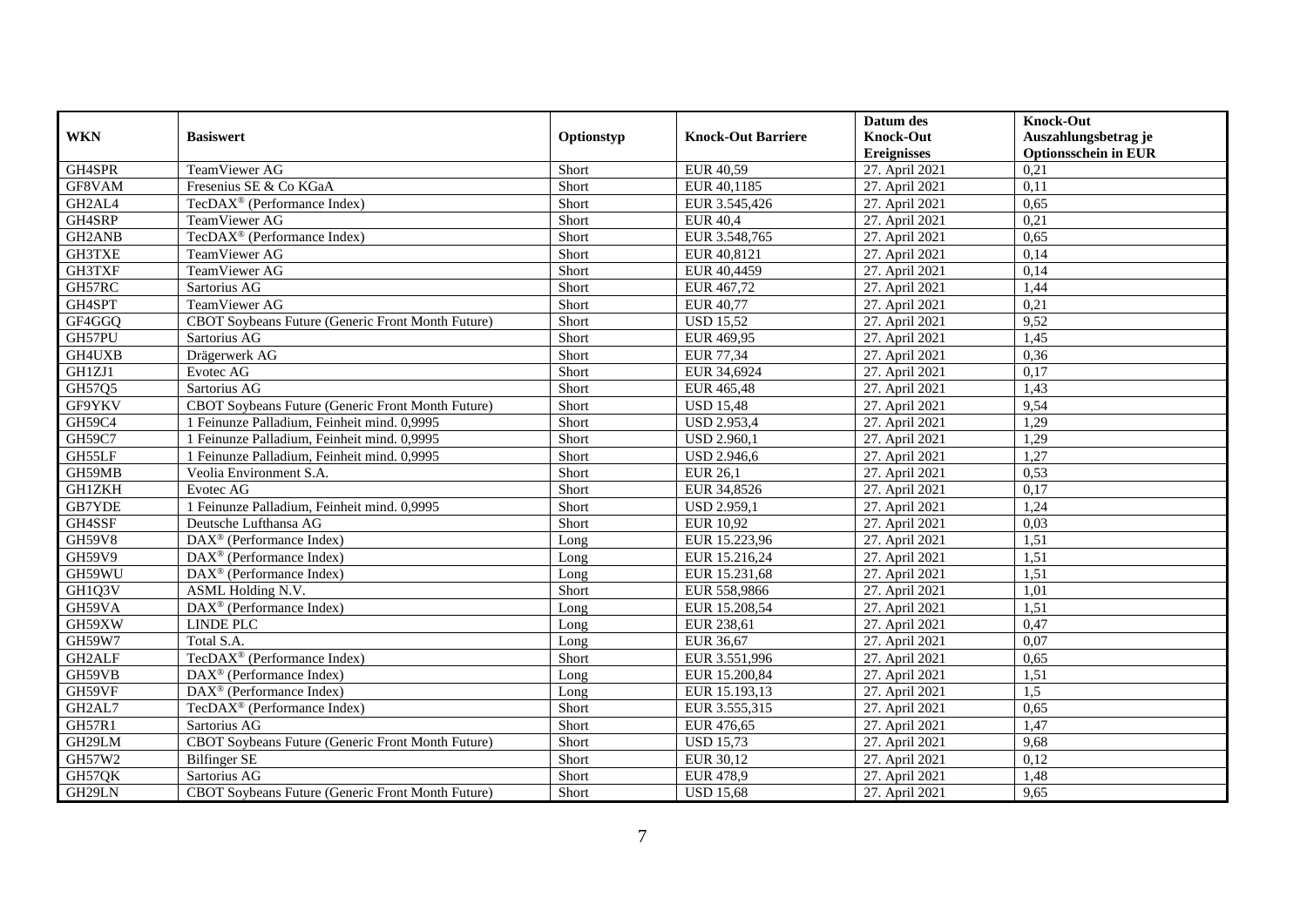|               |                                                   |            |                           | Datum des          | <b>Knock-Out</b>            |
|---------------|---------------------------------------------------|------------|---------------------------|--------------------|-----------------------------|
| <b>WKN</b>    | <b>Basiswert</b>                                  | Optionstyp | <b>Knock-Out Barriere</b> | <b>Knock-Out</b>   | Auszahlungsbetrag je        |
|               |                                                   |            |                           | <b>Ereignisses</b> | <b>Optionsschein in EUR</b> |
| GH03TD        | CBOT Wheat Future (Generic Front Month Future)    | Short      | <b>USD 7,6</b>            | 27. April 2021     | 3,33                        |
| GH29LW        | CBOT Wheat Future (Generic Front Month Future)    | Short      | $\overline{USD 7,58}$     | 27. April 2021     | 3,3                         |
| GF9YKU        | CBOT Soybeans Future (Generic Front Month Future) | Short      | <b>USD 15,58</b>          | 27. April 2021     | 9,59                        |
| GH57R3        | Sartorius AG                                      | Short      | EUR 472,18                | 27. April 2021     | 1,46                        |
| GH2NXF        | CBOT Soybeans Future (Generic Front Month Future) | Short      | <b>USD 15,64</b>          | 27. April 2021     | 9,66                        |
| GH08NJ        | CBOT Wheat Future (Generic Front Month Future)    | Short      | <b>USD 7.65</b>           | 27. April 2021     | 3,36                        |
| GH57RQ        | Sartorius AG                                      | Short      | EUR 474,42                | 27. April 2021     | 1,46                        |
| GH4Y4Q        | STMicroelectronics N.V.                           | Short      | EUR 32,86                 | 27. April 2021     | 1,34                        |
| GH26JC        | ADYEN N.V.                                        | Short      | EUR 2.128,2053            | 27. April 2021     | 1,82                        |
| GH4SQ5        | Nordex SE                                         | Short      | EUR 26,34                 | 27. April 2021     | 1,35                        |
| GH57W1        | Infineon Technologies AG                          | Short      | EUR 35,19                 | 27. April 2021     | 1,47                        |
| GH57WW        | Infineon Technologies AG                          | Short      | EUR 35,35                 | 27. April 2021     | 1,48                        |
| GH57VX        | Infineon Technologies AG                          | Short      | EUR 35,03                 | 27. April 2021     | 1,46                        |
| GH57VZ        | <b>Bilfinger SE</b>                               | Short      | EUR 30,62                 | 27. April 2021     | 0,13                        |
| GH57PA        | Coinbase Global Inc                               | Short      | <b>USD 297,79</b>         | 27. April 2021     | 0,43                        |
| <b>GH57P7</b> | Coinbase Global Inc                               | Short      | <b>USD 306,3</b>          | 27. April 2021     | 0,45                        |
| GH57VE        | Square Inc                                        | Short      | <b>USD 258,9</b>          | 27. April 2021     | 1,12                        |
| GH57WJ        | Square Inc                                        | Short      | <b>USD 257,7</b>          | 27. April 2021     | 1,12                        |
| GH57VL        | Square Inc                                        | Short      | <b>USD 260,09</b>         | 27. April 2021     | 1,13                        |
| GH59QZ        | Spotify Technology S.A.                           | Short      | <b>USD 291,17</b>         | 27. April 2021     | 0,87                        |
| GH59R0        | Spotify Technology S.A.                           | Short      | <b>USD 292,91</b>         | 27. April 2021     | 0,88                        |
| GH59QV        | Spotify Technology S.A.                           | Short      | <b>USD 287,69</b>         | 27. April 2021     | 0,86                        |
| GH3WMZ        | Match Group, Inc.                                 | Short      | <b>USD 154,062</b>        | 27. April 2021     | 0,64                        |
| GH59RH        | Spotify Technology S.A.                           | Short      | <b>USD 289,43</b>         | 27. April 2021     | 0,87                        |
| GH59PK        | BioNTech SE - ADR                                 | Short      | <b>USD 174,62</b>         | 27. April 2021     | 0,68                        |
| GH59XU        | Snap Inc.                                         | Short      | <b>USD 57,46</b>          | 27. April 2021     | 3,03                        |
| GH59QF        | BioNTech SE - ADR                                 | Short      | <b>USD 173,79</b>         | 27. April 2021     | 0,68                        |
| GH59XJ        | Snap Inc.                                         | Short      | <b>USD 58,14</b>          | 27. April 2021     | 3,07                        |
| GH59P7        | BioNTech SE - ADR                                 | Short      | <b>USD 175,44</b>         | 27. April 2021     | 0,68                        |
| GH59XK        | Snap Inc.                                         | Short      | <b>USD 58,48</b>          | 27. April 2021     | 3,08                        |
| GH59ZC        | Snap Inc.                                         | Short      | <b>USD 59,51</b>          | 27. April 2021     | 3,14                        |
| GH59XL        | Snap Inc.                                         | Short      | <b>USD 58,82</b>          | 27. April 2021     | 3,11                        |
| GH59XM        | Snap Inc.                                         | Short      | <b>USD 59,85</b>          | 27. April 2021     | 3,16                        |
| GH59XN        | Snap Inc.                                         | Short      | <b>USD 57,8</b>           | 27. April 2021     | 3,05                        |
| GH59XP        | Snap Inc.                                         | Short      | <b>USD 59,17</b>          | 27. April 2021     | 3,12                        |
| GH57XD        | PayPal Holdings, Inc.                             | Short      | <b>USD 272,17</b>         | 27. April 2021     | 0,69                        |
| <b>GH582H</b> | Atlassian Corporation Plc - Class A               | Short      | <b>USD 237,3</b>          | 27. April 2021     | 0,71                        |
| GH57YE        | PayPal Holdings, Inc.                             | Short      | <b>USD 273,46</b>         | 27. April 2021     | 0,7                         |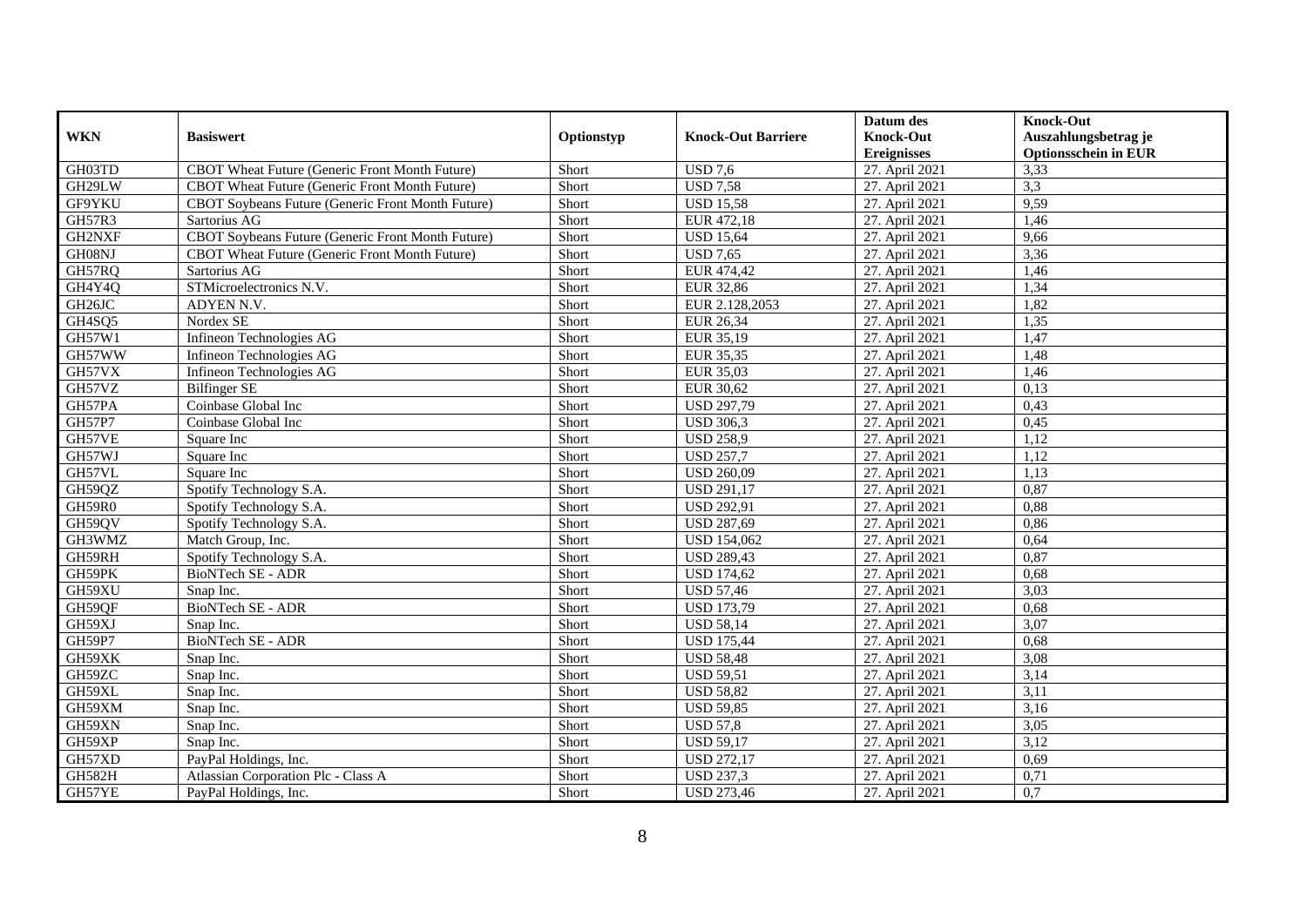|               |                              |            |                           | Datum des          | <b>Knock-Out</b>            |
|---------------|------------------------------|------------|---------------------------|--------------------|-----------------------------|
| <b>WKN</b>    | <b>Basiswert</b>             | Optionstyp | <b>Knock-Out Barriere</b> | <b>Knock-Out</b>   | Auszahlungsbetrag je        |
|               |                              |            |                           | <b>Ereignisses</b> | <b>Optionsschein in EUR</b> |
| GH57SC        | United Parcel Service, Inc.  | Short      | <b>USD 190,8</b>          | 27. April 2021     | 0,32                        |
| GH57QY        | Pan American Silver Corp     | Long       | <b>USD 33,51</b>          | 27. April 2021     | 0,09                        |
| GH57PH        | Pan American Silver Corp     | Long       | <b>USD 33,8</b>           | 27. April 2021     | 0,09                        |
| GH57ST        | United Parcel Service, Inc.  | Short      | <b>USD 180,34</b>         | 27. April 2021     | 0,3                         |
| GH59L7        | Sea Ltd                      | Short      | <b>USD 262,21</b>         | 27. April 2021     | 0,79                        |
| GH59UL        | Micron Technology, Inc.      | Short      | <b>USD 87,23</b>          | 27. April 2021     | 0,38                        |
| GH57SE        | United Parcel Service, Inc.  | Short      | <b>USD 189,06</b>         | 27. April 2021     | 0,32                        |
| GH59UN        | Micron Technology, Inc.      | Short      | <b>USD 87,63</b>          | 27. April 2021     | 0,38                        |
| GH59VN        | SolarEdge Technologies, Inc. | Short      | <b>USD 285,48</b>         | 27. April 2021     | 0,86                        |
| GH4Y9X        | Moderna Inc                  | Short      | <b>USD 180,47</b>         | 27. April 2021     | 1,64                        |
| GH57RJ        | Pan American Silver Corp     | Long       | <b>USD 33,22</b>          | 27. April 2021     | 0,09                        |
| <b>GH580W</b> | Netflix, Inc.                | Short      | <b>USD 511,51</b>         | 27. April 2021     | 0,18                        |
| GH59UP        | Micron Technology, Inc.      | Short      | <b>USD 86,41</b>          | 27. April 2021     | 0,38                        |
| GH59MZ        | AT&T Inc.                    | Long       | <b>USD 31.15</b>          | 27. April 2021     | 0.05                        |
| GH59W1        | Micron Technology, Inc.      | Short      | <b>USD 86,82</b>          | 27. April 2021     | 0,38                        |
| GH59LR        | Sea Ltd                      | Short      | <b>USD 259,71</b>         | 27. April 2021     | 0,78                        |
| GH59UU        | Micron Technology, Inc.      | Short      | <b>USD 89,68</b>          | 27. April 2021     | 0,39                        |
| GH57YF        | Twitter, Inc.                | Short      | <b>USD 68,14</b>          | 27. April 2021     | 0,3                         |
| GH59W2        | Micron Technology, Inc.      | Short      | <b>USD 89,27</b>          | 27. April 2021     | 0,39                        |
| GH59LY        | Sea Ltd                      | Short      | <b>USD 269,69</b>         | 27. April 2021     | 0,81                        |
| GH5800        | Twitter, Inc.                | Short      | <b>USD 67,34</b>          | 27. April 2021     | 0,29                        |
| GH59UO        | Micron Technology, Inc.      | Short      | <b>USD 88,45</b>          | 27. April 2021     | 0,39                        |
| GH59LB        | Sea Ltd                      | Short      | <b>USD 264,69</b>         | 27. April 2021     | 0,79                        |
| <b>GH57S8</b> | United Parcel Service, Inc.  | Short      | <b>USD 181,21</b>         | 27. April 2021     | 0,3                         |
| GH4JPF        | The Procter & Gamble Company | Long       | USD 131,0063              | 27. April 2021     | 0,21                        |
| GH59US        | Micron Technology, Inc.      | Short      | <b>USD 90,09</b>          | 27. April 2021     | 0,39                        |
| GH57YB        | Twitter, Inc.                | Short      | <b>USD 67,74</b>          | 27. April 2021     | 0,29                        |
| GH59LC        | Sea Ltd                      | Short      | <b>USD 263,45</b>         | 27. April 2021     | 0,79                        |
| GH57S9        | United Parcel Service, Inc.  | Short      | <b>USD 187,31</b>         | 27. April 2021     | 0,32                        |
| GH59UK        | Micron Technology, Inc.      | Short      | <b>USD 88,04</b>          | 27. April 2021     | 0,38                        |
| <b>GH59N7</b> | AT&T Inc.                    | Long       | <b>USD 31,34</b>          | 27. April 2021     | 0,05                        |
| GH59XR        | Micron Technology, Inc.      | Short      | <b>USD 88,86</b>          | 27. April 2021     | 0,39                        |
| GH59PH        | Tesla Inc                    | Short      | <b>USD 723,92</b>         | 27. April 2021     | 0,32                        |
| GH57QW        | SolarEdge Technologies, Inc. | Short      | <b>USD 289,97</b>         | 27. April 2021     | 0,87                        |
| GH59M3        | Sea Ltd                      | Short      | <b>USD 260,96</b>         | 27. April 2021     | 0,78                        |
| <b>GH59N8</b> | AT&T Inc.                    | Long       | <b>USD 30,78</b>          | 27. April 2021     | 0,05                        |
| GH59VS        | SolarEdge Technologies, Inc. | Short      | <b>USD 288,39</b>         | 27. April 2021     | 0,87                        |
| GH59MW        | AT&T Inc.                    | Long       | <b>USD 30,97</b>          | 27. April 2021     | 0,05                        |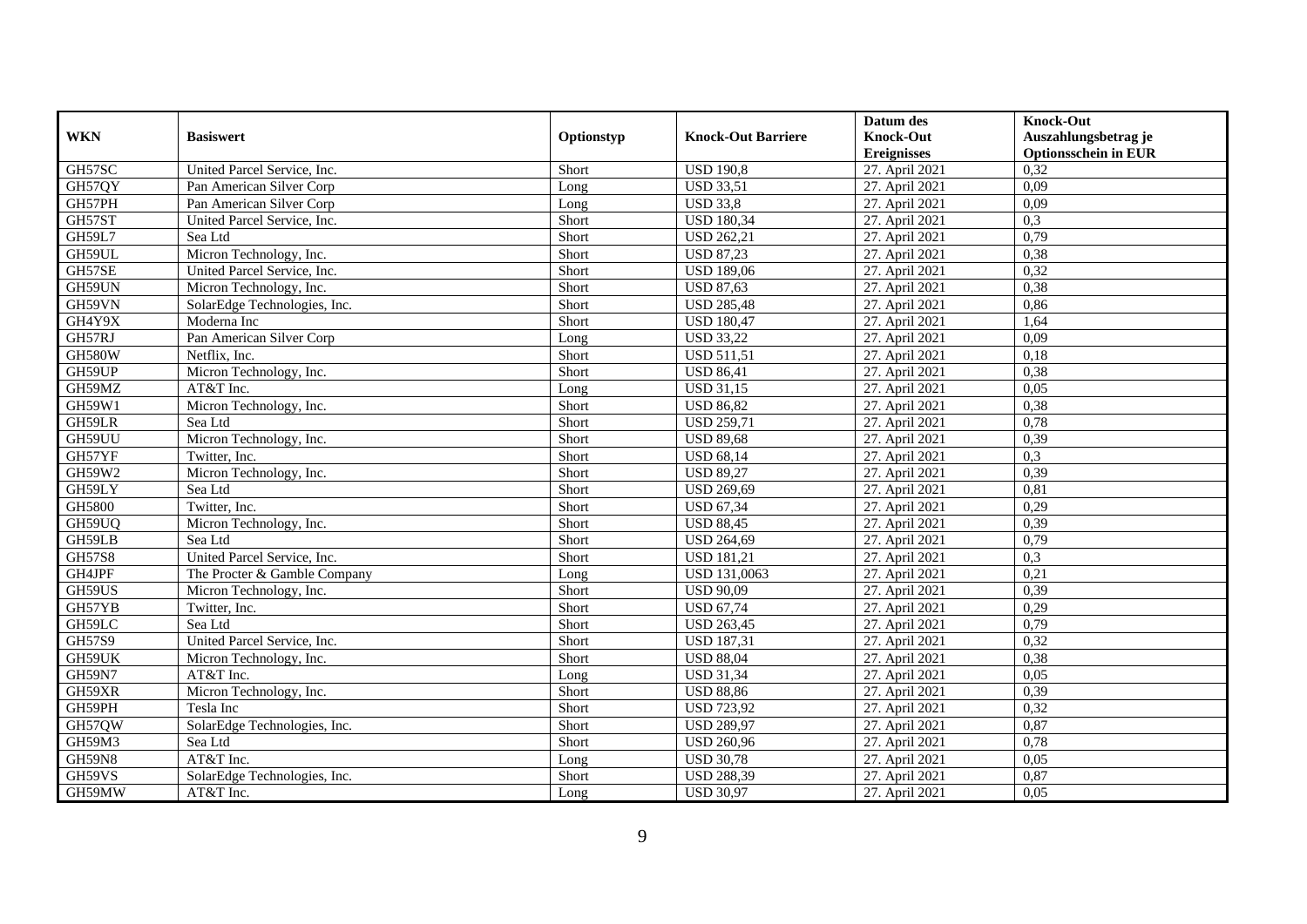|               |                                                  |            |                           | Datum des          | <b>Knock-Out</b>            |
|---------------|--------------------------------------------------|------------|---------------------------|--------------------|-----------------------------|
| <b>WKN</b>    | <b>Basiswert</b>                                 | Optionstyp | <b>Knock-Out Barriere</b> | <b>Knock-Out</b>   | Auszahlungsbetrag je        |
|               |                                                  |            |                           | <b>Ereignisses</b> | <b>Optionsschein in EUR</b> |
| GH59NY        | Sea Ltd                                          | Short      | <b>USD 265,94</b>         | 27. April 2021     | 0,8                         |
| GH59VM        | SolarEdge Technologies, Inc.                     | Short      | <b>USD 282,57</b>         | 27. April 2021     | 0,85                        |
| GH59L4        | Sea Ltd                                          | Short      | <b>USD 267,19</b>         | 27. April 2021     | 0,8                         |
| <b>GH582E</b> | Amazon.com, Inc.                                 | Short      | USD 3.437,46              | 27. April 2021     | 0,88                        |
| GH59TD        | <b>Comcast Corporation</b>                       | Short      | <b>USD 54,47</b>          | 27. April 2021     | 0,09                        |
| GH26HZ        | Advanced Micro Devices, Inc.                     | Short      | <b>USD 86,8151</b>        | 27. April 2021     | 0,44                        |
| <b>GH0SMW</b> | EUR/JPY (WM-Fixing)                              | Short      | JPY 131,01585             | 27. April 2021     | 0,86                        |
| GF64T1        | United Parcel Service, Inc.                      | Short      | <b>USD 195,4402</b>       | 27. April 2021     | 0,3                         |
| GB2H13        | EUR/JPY (WM-Fixing)                              | Short      | JPY 131,08504             | 27. April 2021     | 0,87                        |
| GF5ZWB        | EUR/JPY (WM-Fixing)                              | Short      | JPY 130,99193             | 27. April 2021     | 0,86                        |
| GH59MA        | Veolia Environment S.A.                          | Short      | EUR 26,35                 | 27. April 2021     | 0,54                        |
| GH59TJ        | <b>Comcast Corporation</b>                       | Short      | <b>USD 54,74</b>          | 27. April 2021     | 0,09                        |
| <b>GH0KFL</b> | Carrefour S.A.                                   | Short      | EUR 15,966                | 27. April 2021     | 0,29                        |
| GH59ZE        | Snap Inc.                                        | Short      | <b>USD 60.66</b>          | 27. April 2021     | 3,21                        |
| GH4SMU        | Banco Santander S.A.                             | Short      | EUR <sub>3</sub>          | 27. April 2021     | 0,07                        |
| GH57S4        | SolarEdge Technologies, Inc.                     | Short      | <b>USD 292,96</b>         | 27. April 2021     | 0,88                        |
| GH57UZ        | Valeo SA                                         | Short      | <b>EUR 28,53</b>          | 27. April 2021     | 0,12                        |
| GH59ZG        | Snap Inc.                                        | Short      | <b>USD 60.23</b>          | 27. April 2021     | 3,18                        |
| GH59XQ        | Snap Inc.                                        | Short      | <b>USD 61,29</b>          | 27. April 2021     | 3,23                        |
| GH33M3        | Cotton No. 2 Future (Generic Front Month Future) | Short      | $\overline{USD}$ 0,91     | 27. April 2021     | 0,23                        |
| GH57PV        | Pan American Silver Corp                         | Long       | <b>USD 32,94</b>          | 27. April 2021     | 0.09                        |
| GH43BT        | Weibo Corporation                                | Short      | <b>USD 52,3526</b>        | 27. April 2021     | 0,26                        |
| GH59XT        | Snap Inc.                                        | Short      | <b>USD 62,56</b>          | 27. April 2021     | 3,31                        |
| GH59SB        | L'Oréal S.A.                                     | Long       | EUR 336,69                | 27. April 2021     | 0,66                        |
| GH48KD        | Take-Two Interactive Software, Inc.              | Long       | <b>USD</b> 173,38         | 27. April 2021     | 0,51                        |
| GH1AK0        | <b>Intel Corporation</b>                         | Long       | <b>USD 57,7994</b>        | 27. April 2021     | 0,13                        |
| GH4UXV        | Ford Motor Company                               | Short      | <b>USD 12,48</b>          | 27. April 2021     | 0,31                        |
| <b>GF9TLC</b> | S&P 500 <sup>®</sup> Index                       | Short      | USD 4.192,832             | 27. April 2021     | 0,71                        |
| <b>GH1ZHC</b> | Carrefour S.A.                                   | Short      | EUR 16,0833               | 28. April 2021     | 0,29                        |
| GH59D7        | 1 Feinunze Platin, Feinheit mind. 0,9995         | Long       | <b>USD 1.219,7</b>        | 28. April 2021     | 0,48                        |
| GH57SG        | Lanxess AG                                       | Short      | EUR 63,4                  | 28. April 2021     | 0,19                        |
| <b>GH580P</b> | Nordex SE                                        | Short      | EUR 26,55                 | 28. April 2021     | 1,38                        |
| GH59M2        | Intesa Sanpaolo S.p.A.                           | Short      | <b>EUR 2,29</b>           | 28. April 2021     | 0,04                        |
| GH57RT        | Lanxess AG                                       | Short      | EUR 64,04                 | 28. April 2021     | 0,2                         |
| <b>GH580Q</b> | Nordex SE                                        | Short      | EUR 26,67                 | 28. April 2021     | 1,39                        |
| <b>GH581L</b> | Daimler AG                                       | Short      | <b>EUR 75,07</b>          | 28. April 2021     | 0,23                        |
| GH3GH6        | ING Groep N.V.                                   | Short      | EUR 10,7188               | 28. April 2021     | 0,19                        |
| GH59TQ        | Varta AG                                         | Long       | EUR 120,96                | 28. April 2021     | 0,57                        |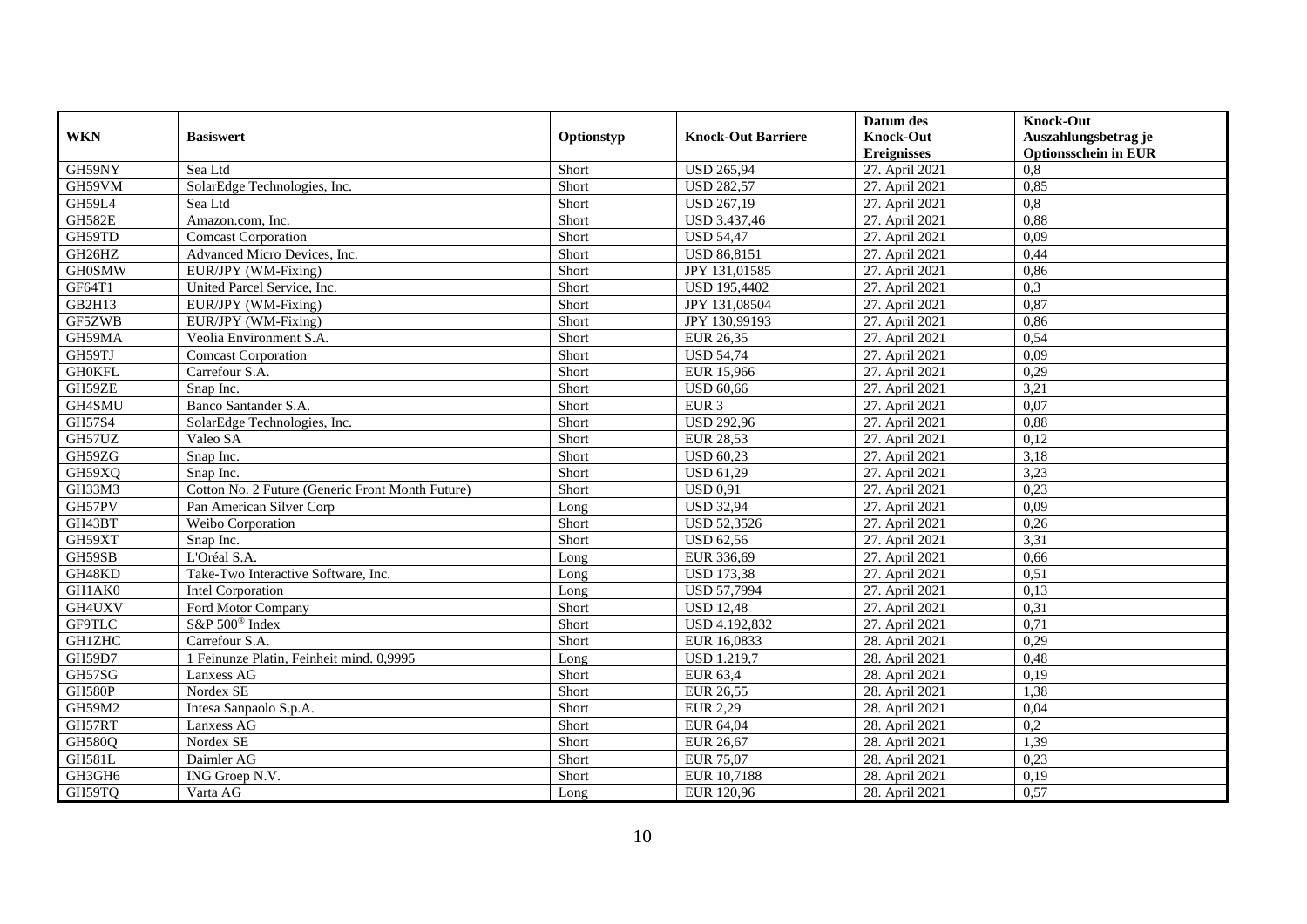|               |                                             |            |                           | Datum des          | Knock-Out                   |
|---------------|---------------------------------------------|------------|---------------------------|--------------------|-----------------------------|
| <b>WKN</b>    | <b>Basiswert</b>                            | Optionstyp | <b>Knock-Out Barriere</b> | <b>Knock-Out</b>   | Auszahlungsbetrag je        |
|               |                                             |            |                           | <b>Ereignisses</b> | <b>Optionsschein in EUR</b> |
| GH4UYG        | Freenet AG                                  | Short      | <b>EUR 20,58</b>          | 28. April 2021     | 0,39                        |
| GH2SCB        | Crédit Agricole S.A.                        | Short      | EUR 12,7231               | 28. April 2021     | 0,23                        |
| GH57QG        | Lanxess AG                                  | Short      | EUR 64,68                 | 28. April 2021     | 0,2                         |
| <b>GH438N</b> | Deutsche Post AG                            | Short      | EUR 49,6521               | 28. April 2021     | 0,09                        |
| GH59TM        | Varta AG                                    | Long       | <b>EUR 121,6</b>          | 28. April 2021     | 0,58                        |
| GH4C28        | Société Générale S.A.                       | Short      | EUR 23,14                 | 28. April 2021     | 0.07                        |
| GH0934        | $CAC 40$ <sup>®</sup> Index                 | Short      | EUR 6.294,631             | 28. April 2021     | 1,28                        |
| GH3GLJ        | Banco Santander S.A.                        | Short      | EUR 3,0709                | 28. April 2021     | 0,05                        |
| GH092J        | CAC 40 <sup>®</sup> Index                   | Short      | EUR 6.301,347             | 28. April 2021     | 1,28                        |
| <b>GH1AUW</b> | Deutsche Post AG                            | Short      | EUR 49,3573               | 28. April 2021     | 0,09                        |
| GH1U8X        | Delivery Hero AG                            | Short      | EUR 131,8592              | 28. April 2021     | 0,81                        |
| GF35KR        | S&T AG                                      | Short      | EUR 24,1522               | 28. April 2021     | 0,09                        |
| GH4M0G        | Telefonica S.A.                             | Short      | <b>EUR 3,85</b>           | 28. April 2021     | 0,06                        |
| GH57R9        | Pan American Silver Corp                    | Long       | <b>USD 32.65</b>          | 27. April 2021     | 0.09                        |
| GH4FKN        | Microsoft Corporation                       | Short      | <b>USD 263,18</b>         | 27. April 2021     | 0,4                         |
| GB2H12        | EUR/JPY (WM-Fixing)                         | Short      | JPY 131,46946             | 27. April 2021     | 0,87                        |
| GH1U8Y        | Delivery Hero AG                            | Short      | EUR 132,467               | 28. April 2021     | 0,81                        |
| GH3Z40        | Commerzbank AG                              | Short      | EUR 5,3327                | 28. April 2021     | 0,21                        |
| GH1U95        | Dialog Semiconductor PLC                    | Short      | EUR 65,2075               | 28. April 2021     | 0,25                        |
| GH10GZ        | Delivery Hero AG                            | Short      | EUR 134,5942              | 28. April 2021     | 0,82                        |
| GH10H0        | Delivery Hero AG                            | Short      | EUR 133,782               | 28. April 2021     | 0,82                        |
| <b>GH10G9</b> | Delivery Hero AG                            | Short      | EUR 135,5091              | 28. April 2021     | 0,83                        |
| GH4SNL        | Roche Holding AG                            | Long       | CHF 302,36                | 28. April 2021     | 0,79                        |
| <b>GH0HQF</b> | Beiersdorf AG                               | Short      | EUR 93,5343               | 28. April 2021     | 0,17                        |
| <b>GH0HMF</b> | Anheuser-Busch InBev SA/NV                  | Short      | EUR 58,9375               | 28. April 2021     | 0,11                        |
| GH59ND        | Veolia Environment S.A.                     | Short      | <b>EUR 26,6</b>           | 28. April 2021     | 0,54                        |
| GH1ND4        | Delivery Hero AG                            | Short      | EUR 138,3579              | 28. April 2021     | 0,85                        |
| GH136X        | Delivery Hero AG                            | Short      | EUR 136,5421              | 28. April 2021     | 0,84                        |
| GH0K27        | Delivery Hero AG                            | Short      | EUR 139,3872              | 28. April 2021     | 0,85                        |
| <b>GH136N</b> | Delivery Hero AG                            | Short      | EUR 137,4664              | 28. April 2021     | 0,84                        |
| GH4SSJ        | Deutsche Lufthansa AG                       | Short      | <b>EUR 10,97</b>          | 28. April 2021     | 0,03                        |
| GH580M        | ThyssenKrupp AG                             | Short      | EUR 11.17                 | 28. April 2021     | 0,59                        |
| GH51C9        | 1 Feinunze Gold, Feinheit mind. 0,995, LBMA | Long       | <b>USD 1.764</b>          | 28. April 2021     | 2,79                        |
| GH4C33        | Société Générale S.A.                       | Short      | <b>EUR 23,28</b>          | 28. April 2021     | 0,07                        |
| <b>GH580V</b> | <b>SAP SE</b>                               | Long       | EUR 117,48                | 28. April 2021     | 0,23                        |
| GH0K24        | Delivery Hero AG                            | Short      | EUR 140,0308              | 28. April 2021     | 0,86                        |
| GH092M        | CAC 40 <sup>®</sup> Index                   | Short      | EUR 6.308,18              | 28. April 2021     | 1,28                        |
| <b>GH0SFP</b> | Bouygues S.A.                               | Short      | EUR 35,6668               | 28. April 2021     | 0,06                        |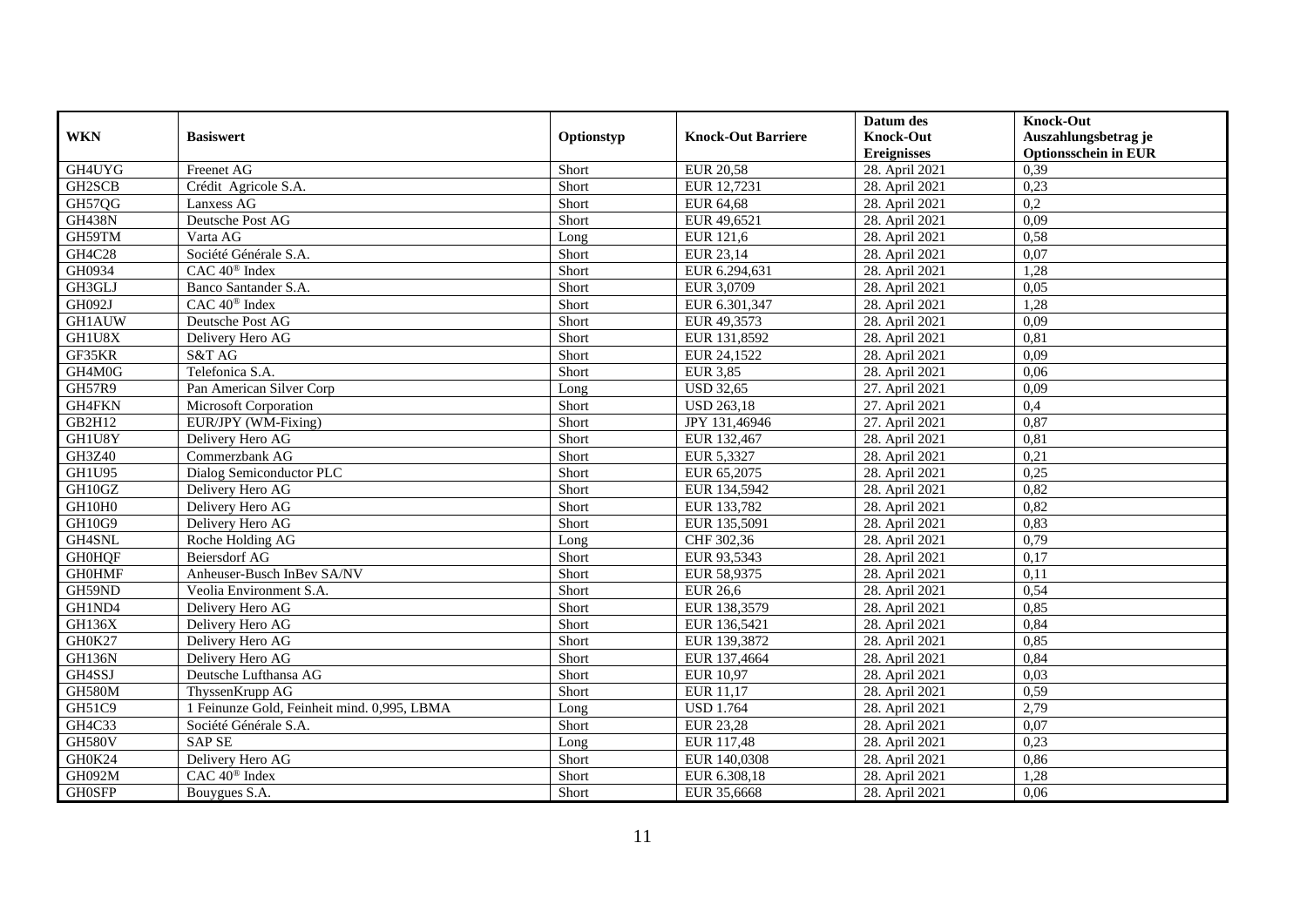|               |                                                 |            |                           | Datum des          | <b>Knock-Out</b>            |
|---------------|-------------------------------------------------|------------|---------------------------|--------------------|-----------------------------|
| <b>WKN</b>    | <b>Basiswert</b>                                | Optionstyp | <b>Knock-Out Barriere</b> | <b>Knock-Out</b>   | Auszahlungsbetrag je        |
|               |                                                 |            |                           | <b>Ereignisses</b> | <b>Optionsschein in EUR</b> |
| GF9WTQ        | Anheuser-Busch InBev SA/NV                      | Short      | EUR 59,268                | 28. April 2021     | 0,11                        |
| GH4SSK        | Deutsche Lufthansa AG                           | Short      | EUR 11,02                 | 28. April 2021     | 0,03                        |
| <b>GH378U</b> | Vinci S.A.                                      | Short      | EUR 90,4264               | 28. April 2021     | 0,18                        |
| GH092U        | CAC 40 <sup>®</sup> Index                       | Short      | EUR 6.315,119             | 28. April 2021     | 1,28                        |
| GH4333        | Société Générale S.A.                           | Short      | EUR 23,4289               | 28. April 2021     | 0,07                        |
| GH59MD        | Veolia Environment S.A.                         | Short      | <b>EUR 26,84</b>          | 28. April 2021     | 0,55                        |
| GF5HYF        | Banco Santander S.A.                            | Short      | EUR 3,0895                | 28. April 2021     | 0,06                        |
| GH4SMX        | Banco Santander S.A.                            | Short      | EUR 3,14                  | 28. April 2021     | 0,07                        |
| GH4C4J        | Société Générale S.A.                           | Short      | <b>EUR 23,56</b>          | 28. April 2021     | 0,07                        |
| GH3Z41        | Commerzbank AG                                  | Short      | EUR 5,3519                | 28. April 2021     | 0,21                        |
| GH2G03        | Crédit Agricole S.A.                            | Short      | EUR 12,7871               | 28. April 2021     | 0,23                        |
| GH59D6        | 1 Feinunze Platin, Feinheit mind. 0,9995        | Long       | <b>USD 1.211,3</b>        | 28. April 2021     | 0,48                        |
| GH59YJ        | Rheinmetall AG                                  | Short      | EUR 85,68                 | 28. April 2021     | 0,26                        |
| <b>GH57QQ</b> | Pan American Silver Corp                        | Long       | <b>USD 32.07</b>          | 28. April 2021     | 0,09                        |
| GH4UX2        | Occidental Petroleum Corporation                | Short      | <b>USD 25,53</b>          | 28. April 2021     | 0,06                        |
| GH373A        | Match Group, Inc.                               | Short      | <b>USD 159,1387</b>       | 28. April 2021     | 0,66                        |
| GH2FP5        | Deutsche Bank AG                                | Short      | EUR 11,2544               | 28. April 2021     | 0,44                        |
| GH57SA        | Pan American Silver Corp                        | Long       | <b>USD 32,36</b>          | 28. April 2021     | 0,09                        |
| GH4YHC        | Facebook, Inc.                                  | Short      | <b>USD 308,04</b>         | 28. April 2021     | 0,77                        |
| <b>GH0HQB</b> | Beiersdorf AG                                   | Short      | EUR 94,069                | 28. April 2021     | 0,17                        |
| GH1F4F        | Alphabet Inc. - Class C                         | Short      | USD 2.358,1092            | 28. April 2021     | 0,56                        |
| <b>GH434G</b> | Mondelez International Inc.                     | Short      | <b>USD 59,9907</b>        | 28. April 2021     | 0,09                        |
| <b>GH432Z</b> | Mondelez International Inc.                     | Short      | <b>USD 60,8722</b>        | 28. April 2021     | 0,09                        |
| <b>GH432Y</b> | Mondelez International Inc.                     | Short      | <b>USD 60,2845</b>        | 28. April 2021     | 0,09                        |
| GH48GL        | Pinterest, Inc.                                 | Long       | <b>USD 69,15</b>          | 28. April 2021     | 0,18                        |
| GH59MC        | Altria Group, Inc.                              | Short      | <b>USD 47,48</b>          | 28. April 2021     | 0,08                        |
| GH48FB        | Pinterest, Inc.                                 | Long       | <b>USD 69,54</b>          | 28. April 2021     | 0,001                       |
| GH4321        | Mondelez International Inc.                     | Short      | <b>USD 60,5784</b>        | 28. April 2021     | 0,09                        |
| GH4FL8        | Alphabet Inc. - Class C                         | Short      | <b>USD 2.402,6</b>        | 28. April 2021     | 0,58                        |
| GF9HSV        | EURO STOXX <sup>®</sup> Banks (Price EUR) Index | Short      | EUR 90,807                | 28. April 2021     | 0,02                        |
| GH4FLE        | Alphabet Inc. - Class C                         | Short      | <b>USD 2.389,78</b>       | 28. April 2021     | 0,57                        |
| GH4FL4        | Alphabet Inc. - Class C                         | Short      | <b>USD 2.378,24</b>       | 28. April 2021     | 0,57                        |
| GF5URF        | Visa Inc. - Class A                             | Short      | USD 233,0972              | 28. April 2021     | 0,55                        |
| GH4FL9        | Alphabet Inc. - Class C                         | Short      | <b>USD 2.345,8</b>        | 28. April 2021     | 0,07                        |
| GH59WQ        | Zoom Video Communications, Inc.                 | Long       | <b>USD 326,27</b>         | 28. April 2021     | 1,76                        |
| GH59PX        | Spotify Technology S.A.                         | Long       | <b>USD 276,41</b>         | 28. April 2021     | 0,77                        |
| GH59TU        | Zoom Video Communications, Inc.                 | Long       | <b>USD 329,88</b>         | 28. April 2021     | 1,78                        |
| GH4UYF        | Ford Motor Company                              | Short      | <b>USD 12,56</b>          | 28. April 2021     | 0,31                        |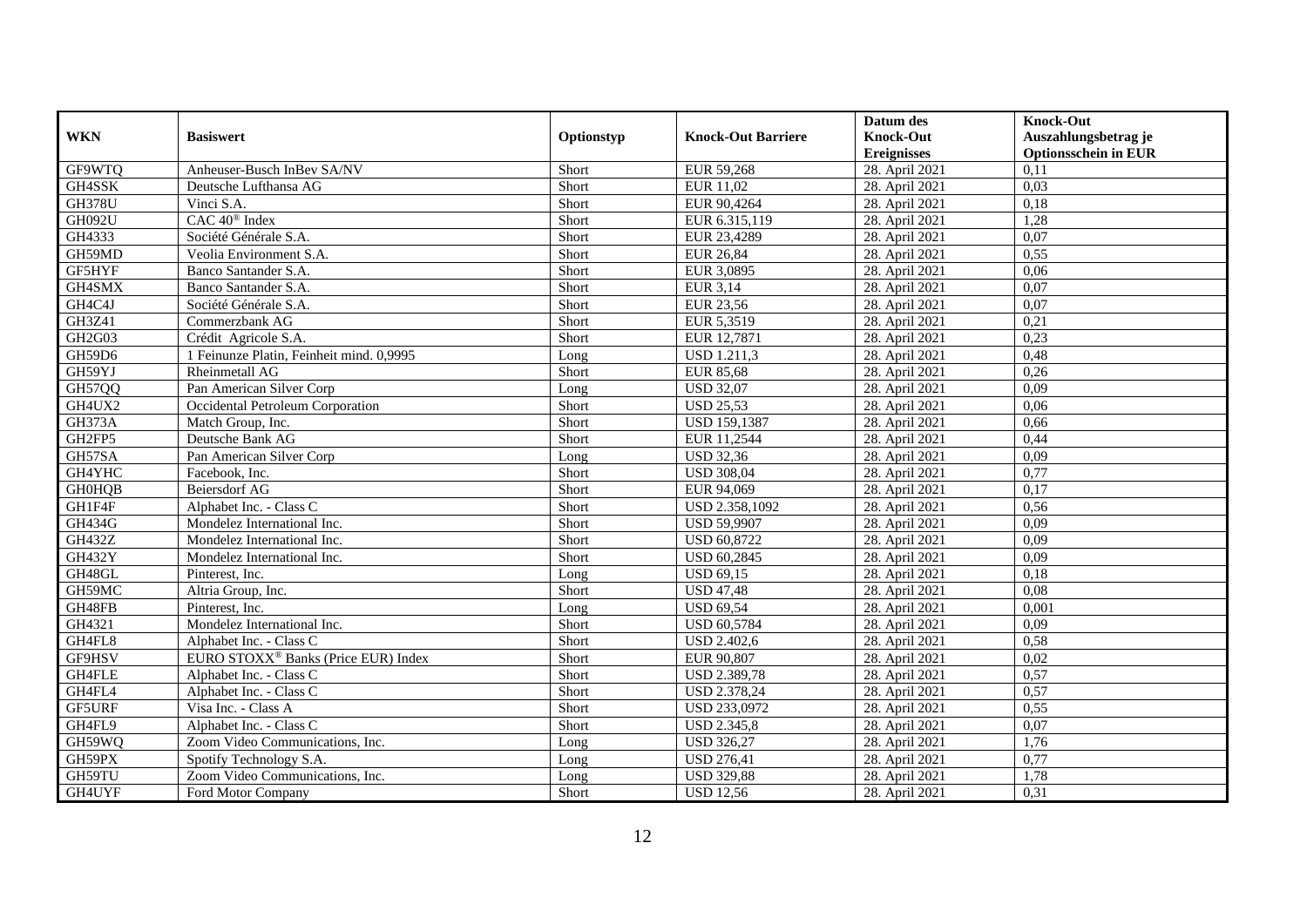| <b>WKN</b>    | <b>Basiswert</b>                | Optionstyp | <b>Knock-Out Barriere</b> | Datum des          | <b>Knock-Out</b>            |
|---------------|---------------------------------|------------|---------------------------|--------------------|-----------------------------|
|               |                                 |            |                           | <b>Knock-Out</b>   | Auszahlungsbetrag je        |
|               |                                 |            |                           | <b>Ereignisses</b> | <b>Optionsschein in EUR</b> |
| GH59PY        | Spotify Technology S.A          | Long       | <b>USD 274,55</b>         | 28. April 2021     | 0,77                        |
| GH59TP        | Zoom Video Communications, Inc. | Long       | <b>USD 328,08</b>         | 28. April 2021     | 1,77                        |
| GH59QM        | Spotify Technology S.A.         | Long       | <b>USD 270,81</b>         | 28. April 2021     | 0,76                        |
| GH59Q3        | Spotify Technology S.A.         | Long       | <b>USD 265,23</b>         | 28. April 2021     | 0,74                        |
| GH59RJ        | Spotify Technology S.A.         | Long       | <b>USD 280,14</b>         | 28. April 2021     | 0,78                        |
| GH26HY        | Advanced Micro Devices, Inc.    | Short      | <b>USD 87,3486</b>        | 28. April 2021     | 0,44                        |
| GH26J0        | Advanced Micro Devices, Inc.    | Short      | <b>USD 87,9382</b>        | 28. April 2021     | 0,45                        |
| GH59Q0        | Spotify Technology S.A.         | Long       | <b>USD 272,69</b>         | 28. April 2021     | 0,76                        |
| <b>GH1ZCS</b> | Advanced Micro Devices, Inc.    | Short      | <b>USD 88,8641</b>        | 28. April 2021     | 0,45                        |
| <b>GH438M</b> | Texas Instruments Incorporated  | Long       | <b>USD 181,182</b>        | 28. April 2021     | 0,4                         |
| GH59Q1        | Spotify Technology S.A.         | Long       | <b>USD 268,96</b>         | 28. April 2021     | 0,75                        |
| <b>GH59QQ</b> | Spotify Technology S.A.         | Long       | <b>USD 282,01</b>         | 28. April 2021     | 0,79                        |
| GH43AQ        | Texas Instruments Incorporated  | Long       | <b>USD 183,1092</b>       | 28. April 2021     | 0,41                        |
| GH59RF        | Spotify Technology S.A.         | Long       | <b>USD 283,87</b>         | 28. April 2021     | 0,79                        |
| <b>GH439T</b> | Texas Instruments Incorporated  | Long       | <b>USD 182,1507</b>       | 28. April 2021     | 0,41                        |
| GH59QT        | Spotify Technology S.A.         | Long       | <b>USD 278,27</b>         | 28. April 2021     | 0,78                        |
| <b>GH438X</b> | Texas Instruments Incorporated  | Long       | <b>USD 184,078</b>        | 28. April 2021     | 0,41                        |
| GH59Q9        | Spotify Technology S.A.         | Long       | <b>USD 267.09</b>         | 28. April 2021     | 0,74                        |
| <b>GH438T</b> | Texas Instruments Incorporated  | Long       | <b>USD 180,2235</b>       | 28. April 2021     | 0,4                         |
| GH59Q2        | Spotify Technology S.A.         | Long       | <b>USD 263,38</b>         | 28. April 2021     | 0,74                        |
| GH3GF1        | MasterCard Incorporated         | Short      | <b>USD 398,347</b>        | 28. April 2021     | 0,95                        |
| GH0HR6        | Beiersdorf AG                   | Short      | EUR 94,6135               | 28. April 2021     | 0,17                        |
| GH0K1X        | Delivery Hero AG                | Short      | EUR 140,6743              | 28. April 2021     | 0,86                        |
| GH4YHD        | Facebook, Inc.                  | Short      | <b>USD 309,53</b>         | 28. April 2021     | 0,77                        |
| GH4F9R        | Porsche Automobil Holding SE    | Long       | EUR 89,13                 | 28. April 2021     | 0,16                        |
| GH3GEL        | MasterCard Incorporated         | Short      | USD 400,2059              | 28. April 2021     | 0,96                        |
| GH59Q4        | Spotify Technology S.A.         | Long       | <b>USD 261,45</b>         | 28. April 2021     | 0,73                        |
| GH57QZ        | Kering                          | Short      | EUR 653,6                 | 28. April 2021     | 0,2                         |
| GH582Q        | Shop Apotheke Europe NV         | Short      | EUR 186,62                | 28. April 2021     | 1,4                         |
| GF1Q31        | Alphabet Inc. - Class C         | Short      | USD 2.426,7914            | 28. April 2021     | 0,58                        |
| GH0B5B        | Delivery Hero AG                | Short      | EUR 141,4639              | 28. April 2021     | 0,87                        |
| GF4W62        | Amazon.com, Inc.                | Short      | USD 3.461,7607            | 28. April 2021     | 0,82                        |
| GH0951        | AbbVie Inc.                     | Short      | USD 112,1926              | 28. April 2021     | 0,27                        |
| GF9TN7        | S&P 500 <sup>®</sup> Index      | Short      | USD 4.196,004             | 28. April 2021     | 0,71                        |
| GH582Z        | Shop Apotheke Europe NV         | Short      | EUR 187,48                | 28. April 2021     | 1,41                        |
| GH57XE        | PayPal Holdings, Inc.           | Short      | <b>USD 274,75</b>         | 28. April 2021     | 0,7                         |
| <b>GH581P</b> | Daimler AG                      | Short      | <b>EUR 75,43</b>          | 28. April 2021     | 0,23                        |
| GH59YK        | Rheinmetall AG                  | Short      | EUR 86,09                 | 28. April 2021     | 0,26                        |